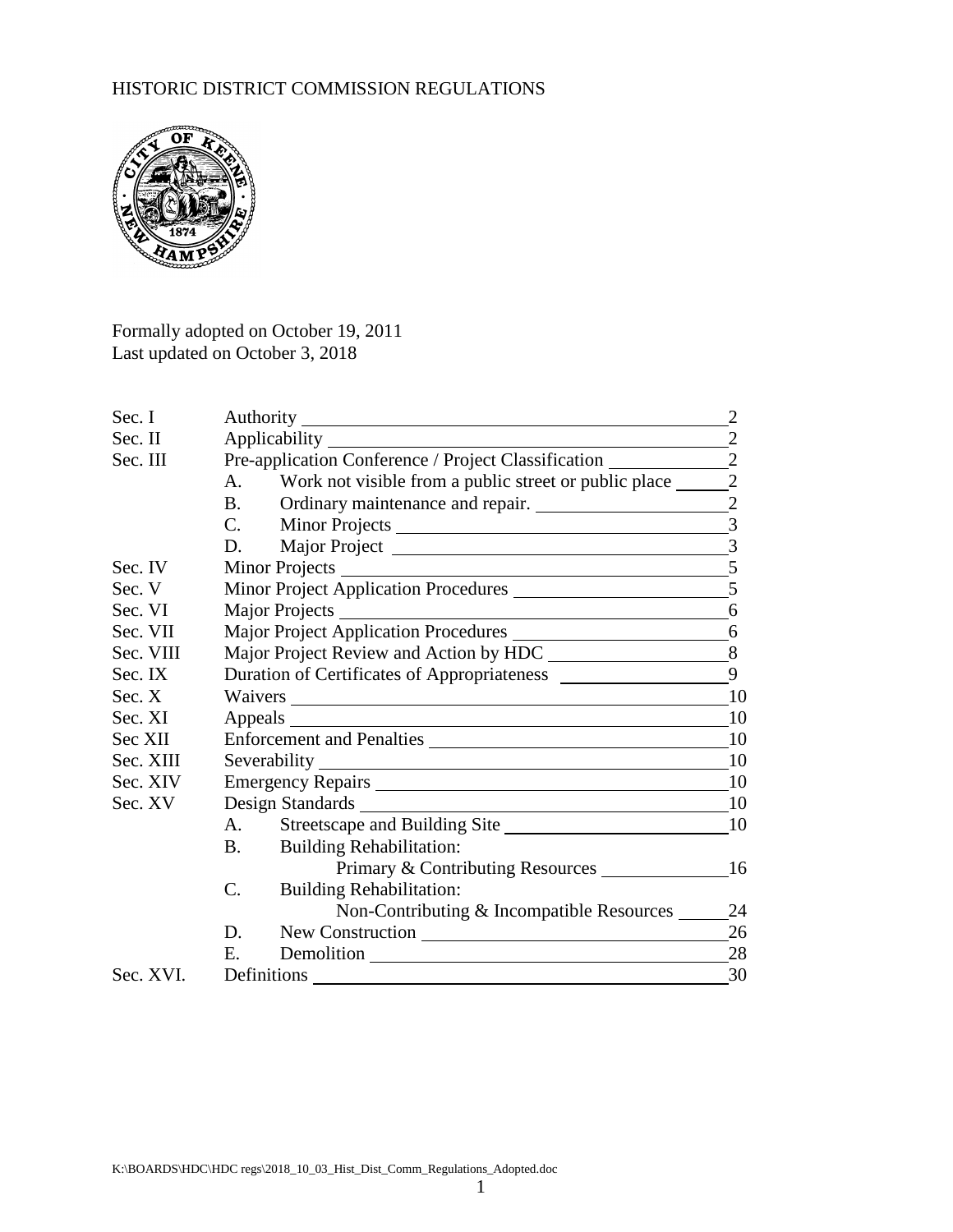#### **Sec. I Authority**

These regulations are adopted under authority granted in Chapter 18, Article V – Historic Districts of the City of Keene Code of Ordinances and in accordance with RSA 674:45, RSA 673:1 and RSA 674:46-a.

#### **Sec. II Applicability**

All applications for a Certificate of Appropriateness as required in Keene City Code Sec. 18-359, et seq. shall be subject to these regulations. All application and review procedures related to Certificates of Appropriateness shall be followed by the applicant and the Historic District Commission.

#### **Sec. III Pre application Conference/Project Classification**

An applicant proposing any activity set forth in Section 102-360 or 102-361 shall meet with the Planning Director or his/her designee prior to commencing work and/or submitting an application for activities subject to a Certificate of Appropriateness. The Planning Director or his/her designee shall evaluate the proposal and classify the project according to these regulations. Except as listed in Section III A. below, projects shall be classified as follows within 5 business days of the date of the Pre-application conference:

#### **A. Work not visible from a public street or public place**

Any work or alteration to an existing building, structure or site that is not visible from a public street, way, park or other public place shall not require the issuance of a Certificate of Appropriateness. A determination that a proposed project is not visible shall be made by the Planning Director or his/her designee and such determination shall be provided to the applicant within two (2) business days. It shall be the sole responsibility of the applicant to demonstrate that no part of the proposed work is visible from the locations listed in this section. An application for a classification under this section must be made in writing and must be accompanied by photographs, drawings or plans that provide adequate detail to allow the Planning Director to make an informed determination .The Planning Director may request additional information if necessary.

#### **B. Ordinary maintenance and repair.**

Ordinary maintenance and repair is defined as any work, the sole purpose and effect of which is to prevent or correct deterioration, decay or damage, including repair of damage caused by fire or other disaster and which does not result in a change to the historic appearance and materials, or alter the character defining features of the building, structure or property. Ordinary maintenance and repair shall not require issuance of a Certificate of Appropriateness

1) A COA is not required for removal of trees of any size that are dead or diseased, or have otherwise been recommended for removal for safety reasons, as determined by a professional arborist or other qualified professional and documentation of the recommendations has been submitted to the Planning Department.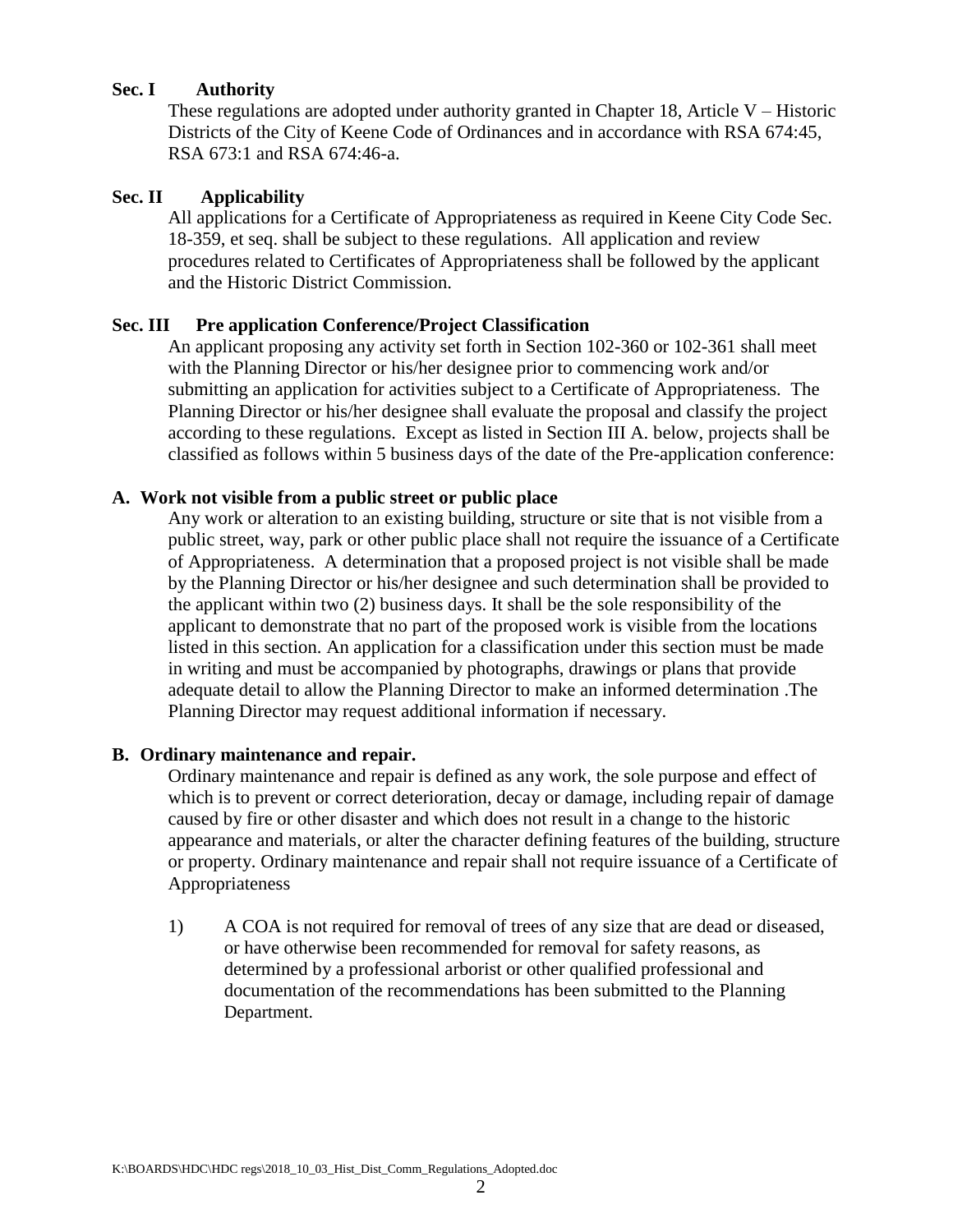## **C. Minor Projects.**

Minor Projects shall require a Certificate of Appropriateness issued by the Planning Director or his/her designee according to these regulations. A Minor project is defined as any work including alteration or modification to one or more of the following items:

- 1) Installation of or changes to light fixtures that do not alter character defining features.
- 2) Replacement of less than 25% of existing exterior siding and/or trim when there is no change in general appearance.
- 3) Repair or repointing of masonry when there is no change in materials or general appearance.
- 4) Replacement of existing windows and doors or the installation of two or less windows or doors (during the course of one calendar year beginning with the date approval) in former or existing openings on buildings structures, or sites designated as Non-Contributing or Incompatible Resources.
- 5) Installation of prefabricated accessory buildings or structures on or at buildings structures, or sites designated as Non-Contributing or Incompatible Resources.
- 6) Installation of dumpster, dumpster enclosure or dumpster pad on or at buildings structures, or sites designated as Non-Contributing or Incompatible Resources.
- 7) Installation of satellite dishes or telecommunications facilities on or at buildings structures, or sites designated as Non-Contributing or Incompatible Resources.
- 8) Installation of fences.
- 9) Installation of HVAC and other mechanical equipment.
- 10) Extensions to the expiration date of Certificates of Appropriateness where there is no change in project scope or specifications.
- 11) Replacement of two or less windows or doors during the course of one calendar year (beginning with the date of approval) on buildings, structures or sites designated as Primary or Contributing Resources.
- 12) Removal of non-historic elements that are determined to conceal characterdefining features.

### **D. Major Project.**

Major Projects shall require a Certificate of Appropriateness issued by the Historic District Commission according to these regulations. A Major project is defined as any work including alteration or modification to one or more of the following items:

- 1) Additions to a building or structure.
- 2) Construction of a new building or structure.
- 3) Renovation, rehabilitation or restoration of a building or structure.
- 4) Removal, relocation or demolition of an existing building or structure.
- 5) Replacement of exterior masonry walls
- 6) Replacement of more than two windows or doors during the course of one calendar year on buildings, structures, and sites designated as Primary or Contributing Resources or the installation of more than two windows or doors in former or existing openings on buildings, structures or sites designated as Non-Contributing or Incompatible Resources.
- 7) Changes to exterior materials other than those classified as minor projects
- 8) Alterations to storefronts
- 9) Installation of prefabricated accessory buildings or structures on or at buildings, structures, and sites designated as Primary or Contributing Resources.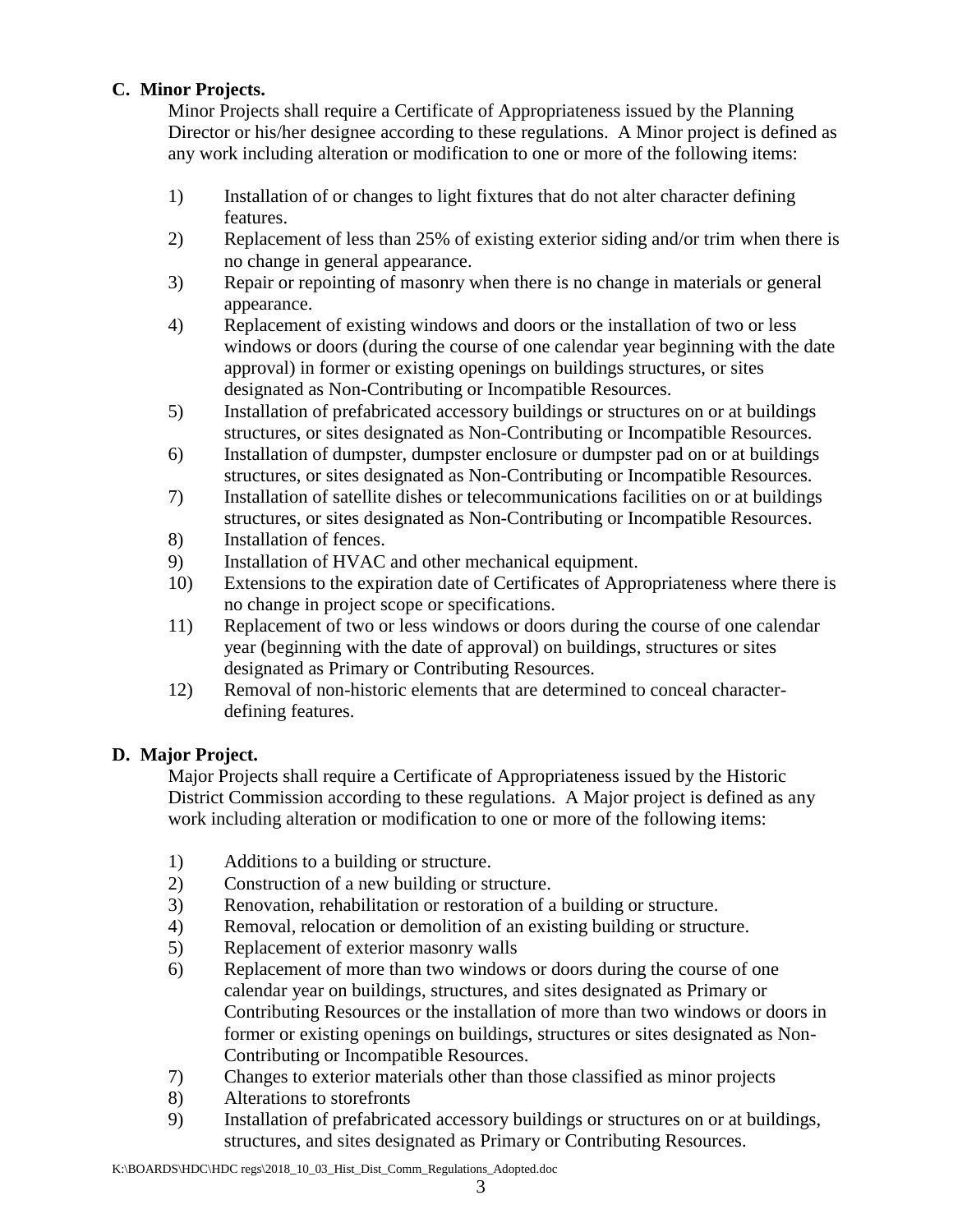- 10) Installation of dumpster, dumpster enclosure or dumpster pad on or at buildings, structures, and sites designated as Primary or Contributing Resources.
- 11) Installation of satellite dishes or telecommunications facilities on or at buildings structures, or sites designated as Primary or Contributing Resources.
- 12) Painting of a previously unpainted brick or stone masonry building or structure
- 13) Installation of new paving
- 14) Chemical or physical treatment to the exterior of a building or structure
- 15) Changes to grading
- 16) Removal of trees in excess of 15 inches in diameter at a trunk height of four (4) feet above grade
- 17) Installation of decks, patios or pools
- 18) Creation of new openings for windows or doors.
- 19) Installation of renewable energy systems.

Projects that meet the threshold criteria above may be considered to be minor projects if proposed on properties designated as Non-Contributing or Incompatible and the Planning Director determines that such a project does not warrant review and approval by the Historic District Commission. If found in compliance with the City's codes and these regulations, these projects shall be administratively reviewed and approved by the Planning Director. The Planning Director or his designee shall keep the Board informed of administratively approved projects every three months.

The Board relies upon the professional judgment of the Planning Director to determine whether a proposed project meets the threshold criteria set forth above and must therefore be reviewed by the HDC. There are four possibilities for projects reviewed administratively by the Planning Director: approval, approval with conditions, denial, or the recommendation that the project be reviewed by the HDC in accordance with Section VIII: Major Project Review and Action by HDC.

Any applicant who disagrees with the decision of the Planning Director with respect to the administrative review of a project may appeal the decision by applying for major project review and approval by the HDC in accordance with Section VIII.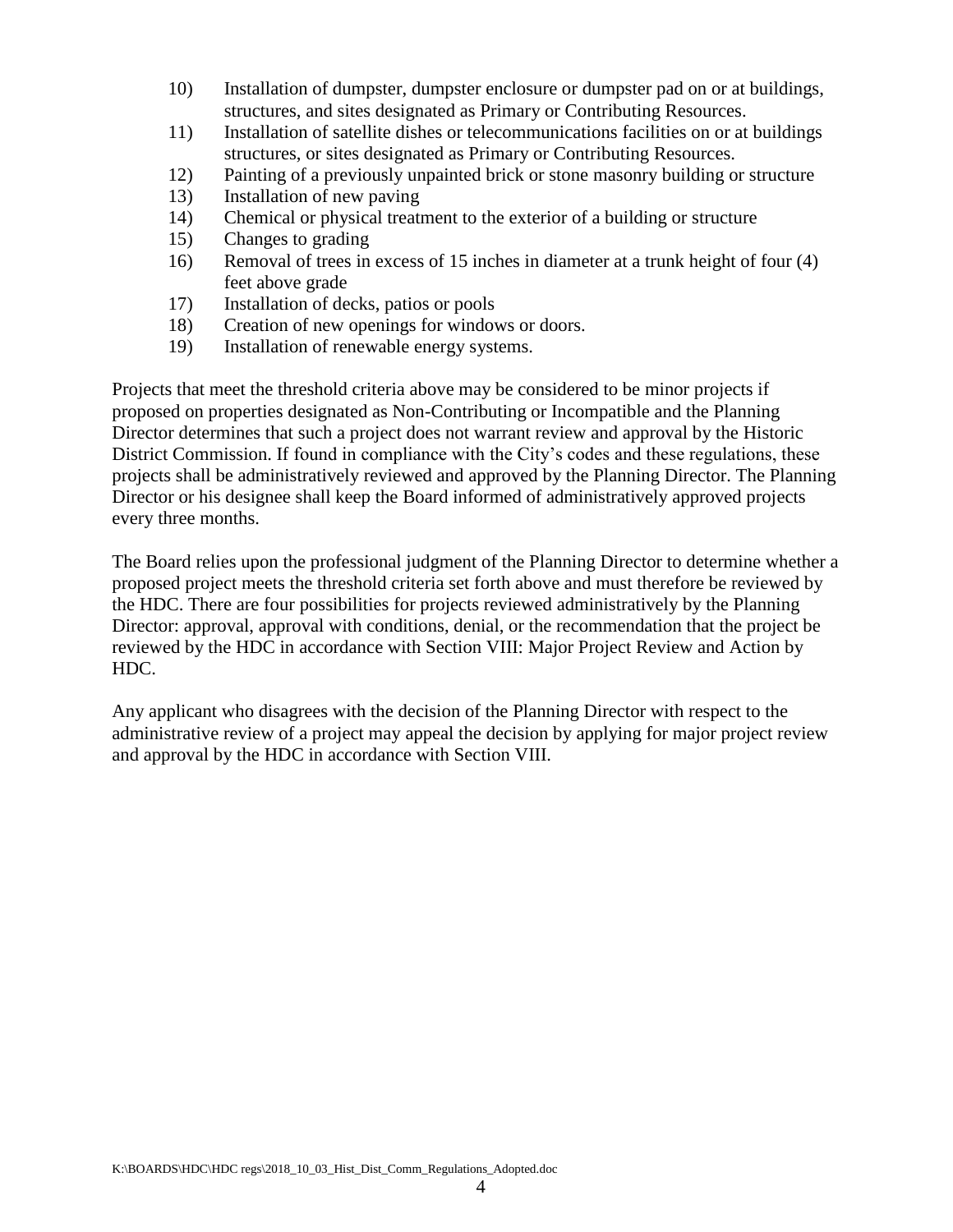### **Sec. IV Minor Projects**

A. If in the judgment of the Planning Director or his/her designee the proposed Minor Project is consistent with the review criteria in Sec. 18-362 and 18-363 and with these regulations and standards, the Planning Director shall:

- 1) Approve the Minor Project; or
- 2) Approve the Minor Project with conditions

B. If in the judgment of the Planning Director or his/her designee the proposed Minor Project is not consistent with all applicable standards and regulations or is of a precedent setting nature, the Planning Director shall, after consultation with the applicant, refer the application to the Historic District Commission for review and action as a Major Project. Any applicant aggrieved by a decision of the Planning Director regarding a Minor Project application may request that the application be referred to the Historic District Commission for review as a Major Project.

C. All decisions shall be in writing and shall be issued within 45 days of the filing of a complete Minor Project application.

D. Upon approval of minor project, a Certificate of Appropriateness shall be issued to the applicant, and a copy filed at the Planning Department and Code Enforcement Department. No construction or demolition shall commence, whether or not a building permit is required, nor shall a building permit be issued prior to the issuance of a COA.

#### **Sec. V Minor Project Application Procedures**

#### A. Filing of Application

Application forms can be obtained from the Keene Planning Department and on the City of Keene Website. When completed, the application and all required information shall be filed with the Keene Planning Department.

B. Fees.

Fees as established by the City of Keene shall be due and payable at the time the application is filed with the Planning Department.

#### C. Information Required

A Minor Project application for a Certificate of Appropriateness shall include the following information:

- 1) A completed application form (2 copies).
- 2) Narrative description of the activity requiring a COA (2 copies).
- 3) Fees.
- 4) 3 sets of site plans at a maximum scale of 1"=50' depicting existing conditions and all proposed changes and including but not limited to landscaping, accessory buildings, and the footprints of buildings on abutting properties directly adjacent to the site.
- 5) 3 sets of building elevations at a scale of  $\frac{1}{4}$ " =1' or better of each building façade proposed for alteration showing:
	- all proposed changes to the exterior of the structure.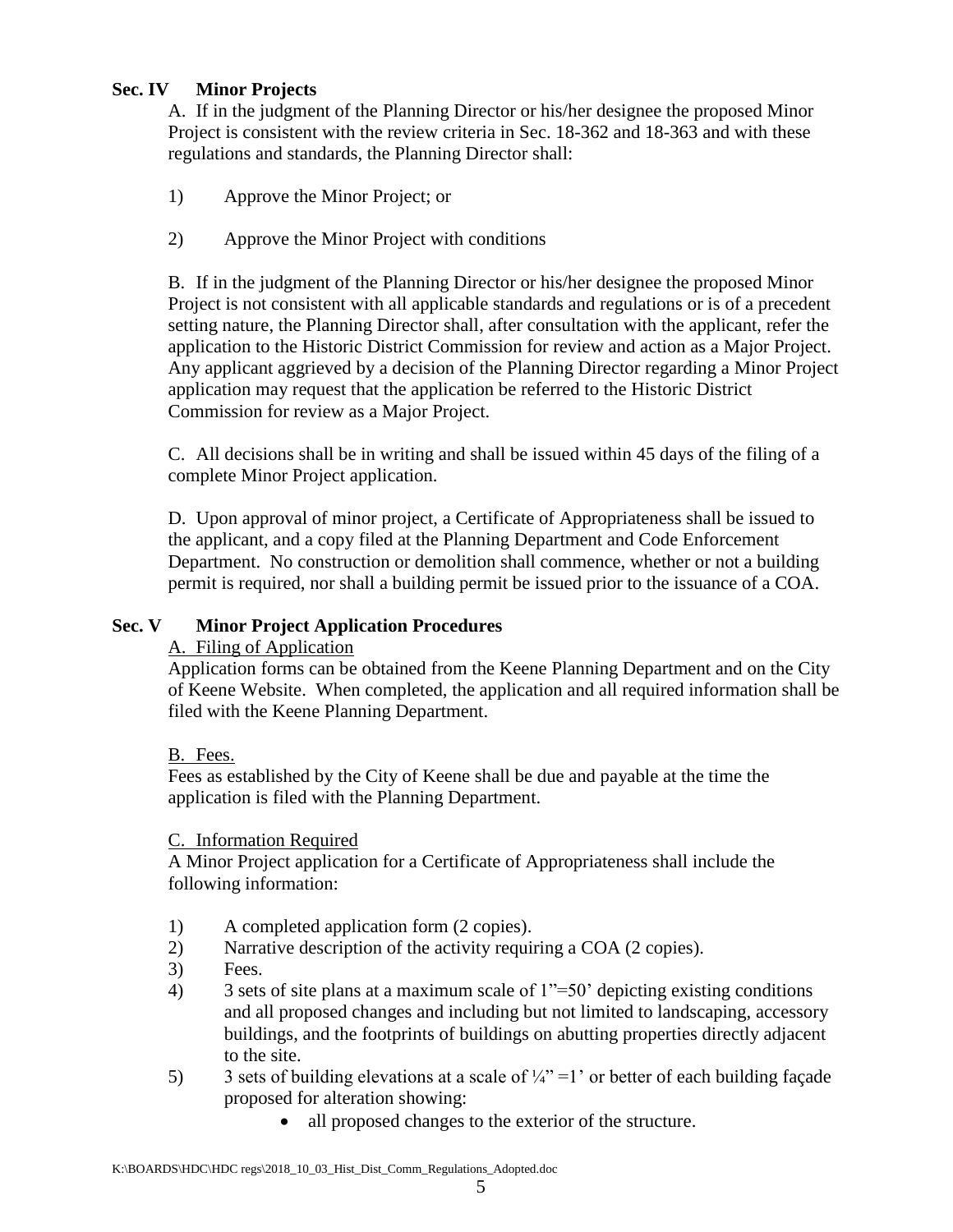- accurate dimensions of architectural details, e.g. (windows, doors, entries, molding, trim, decks).
- any portions of the structure proposed for demolition or removal.
- 6) Cut sheets of building materials (e.g., siding, roofing trim).
- 7) Cut sheets and/or specifications for windows and doors.
- 8) Cut sheets and/or specifications for exterior lighting fixtures.
- 9) Cut sheets and/or specifications for cleaning products.
- 10) Samples of mortar and/or brick for projects proposing new or replacement mortar and/or brick.
- 11) Photographs, renderings, and/or line sketches of neighboring structures which show scale and massing.
- 12) Additional information as may be required by the Planning Director.

d) Submittal of items listed above may not be required depending on the nature and scope of the projects and may be omitted from an application for a Minor Project with the approval of the Planning Director.

#### **Sec. VI Major Projects**

All applications for a Major Project shall require a Certificate of Appropriateness issued by the Historic District Commission according to these regulations.

### **Sec. VII Major Project Application Procedures**

A. Pre-application Conference.

A pre-application conference is required prior to submitting a Major Project application. Applicants shall meet with the Keene Planning Department and/or Keene Code Enforcement Department prior to submitting an application for a Certificate of Appropriateness to determine what information is required to be submitted and to obtain the appropriate regulations and guidelines.

#### B. Filing of Application.

Application forms can be obtained from the Keene Planning Department and on the City of Keene website. When completed, the application and all required information shall be filed with the Keene Planning Department. Completed applications must be filed 14 days prior to the next scheduled meeting of the Historic District Commission. Late applications shall not be accepted.

#### C. Fees.

Major Project fees as established by the City of Keene shall be due and payable at the time the application is filed with the Planning Department.

#### D. Information Required.

Each application for a Certificate of Appropriateness shall include the following information:

- 1) A completed application form (2 copies)
- 2) Narrative description of the activity requiring a COA (2 copies)
- 3) Fees
- 4) A list of all abutters including name, address and tax map number signed by the applicant and notarized with a date within 60 days of application deadline.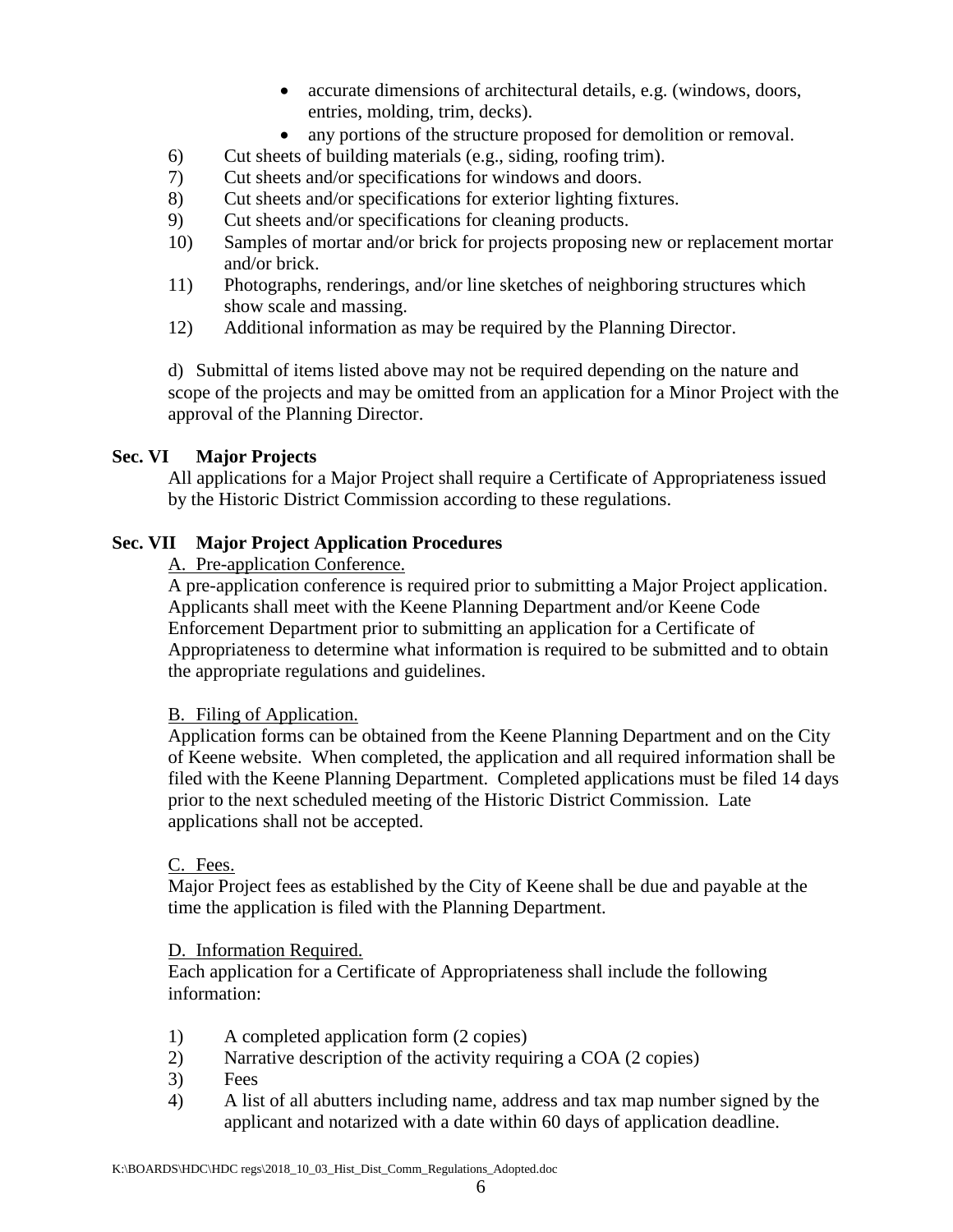- 5) 2 sets of mailing labels for all abutters
- 6) As appropriate, copies of any Zoning Board of Adjustment action undertaken as part of this Application
- 7) 3 sets of site plans at a maximum scale of 1"=50' or better depicting existing conditions and all proposed changes and including but not limited to landscaping, accessory buildings, and the footprints of buildings and site features on abutting properties directly adjacent to the site.
- 8) 3 sets of building elevations at a scale of  $\frac{1}{4}$ " = 1' or better of each building façade proposed for alteration showing:
	- all proposed changes to the exterior of the structure
	- accurate dimensions of architectural details, e.g. (windows, doors, entries, molding, trim, decks)
	- any portions of the structure proposed for demolition or removal
- 9) Cut sheets or specifications of building materials (e.g., siding, roofing trim)
- 10) Cut sheets and/or specifications for windows and doors.
- 11) Cut sheets and/or specifications for exterior lighting fixtures.
- 12) Cut sheets and/or specifications for cleaning products.
- 13) Samples of mortar and/or brick for projects proposing new or replacement mortar and/or brick.
- 14) Photographs, renderings, and/or line sketches of neighboring structures which show scale and massing
- 15) Additional information as may be required by the Historic District Commission

E. Completeness

- 1) Upon the filing of an application for a COA the Planning Department shall review the application to determine if it is complete. If the application is determined to be complete by staff, it shall be scheduled for review at the next scheduled HDC meeting.
- 2) If an application is determined by staff to be incomplete, the Planning Department will work with the applicant to revise the application in a manner to allow a staff recommendation of completeness. Incomplete applications shall not be scheduled for review by the HDC.
- 3) An exemption from providing specific information required in Section d) above may be requested in writing at the time of submission. Such request shall be made to the Planning Director who may issue a provisional exemption upon a recommendation that the specific information is not relevant to the Historic District Commission's evaluation of whether the application complies with all applicable regulations and standards for the issuance of a Certificate of Appropriateness. During its review of completeness of an application, the Historic District shall review the request for exemption and the recommendation of the Planning Director and shall vote whether to confirm or reject the provisional exemption. If a request for exemption is rejected by the Historic District Commission, the applicant shall submit all required material according to Section D above.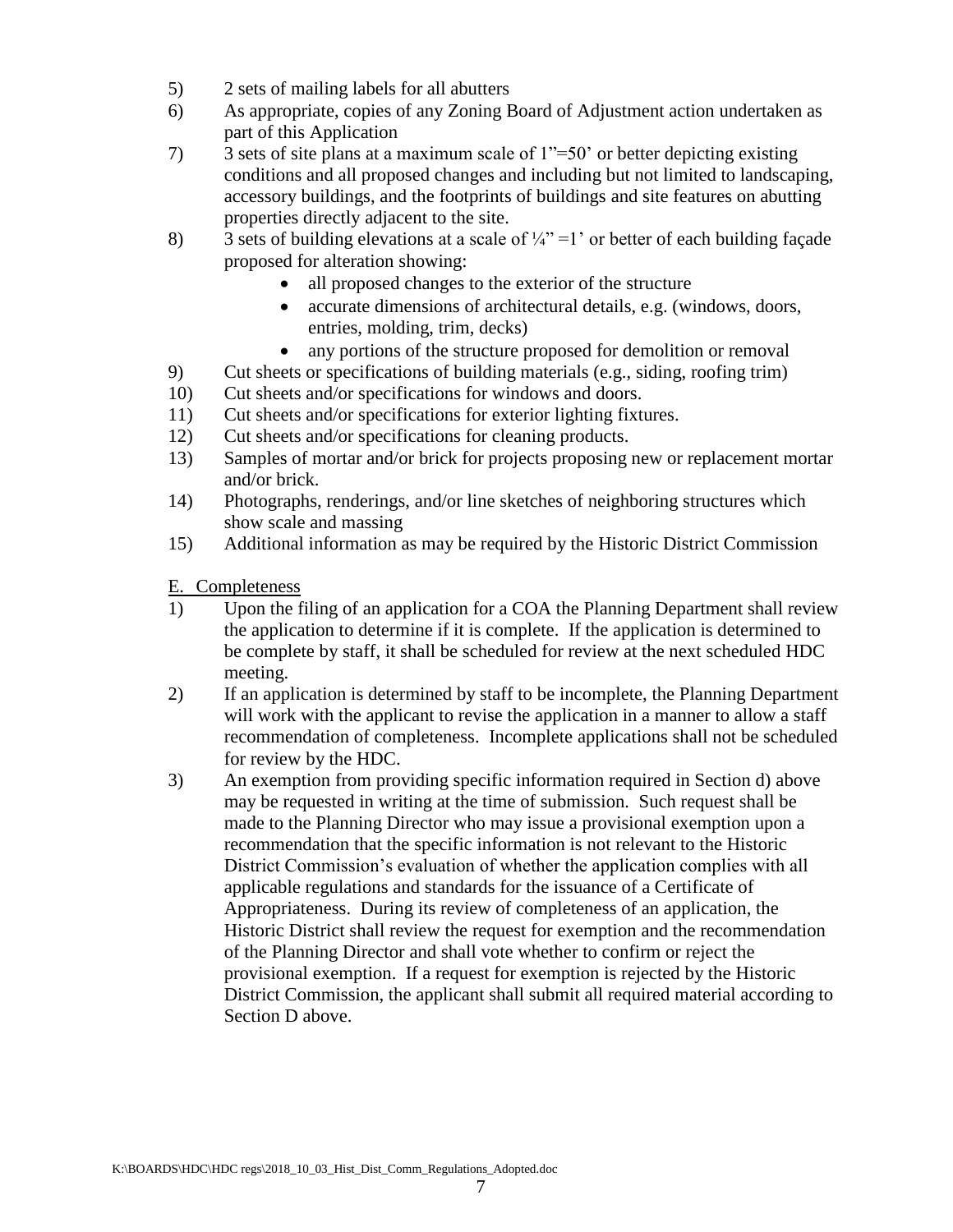#### **Sec. VIII Major Project Review and Action by HDC**

#### A. Public Notification.

Upon a determination that the application is complete, the Planning Department will schedule a public hearing at the next scheduled HDC meeting and provide notice of such hearing in accordance with Sec. 18-364.

#### B. Staff Review.

The Planning Department will work with the applicant to improve the application, to coordinate with other city departments and state agencies as necessary, arrange a site visit for the HDC (as needed), and submit a staff report to the HDC prior to the public hearing.

#### C. Site Visit.

The HDC may hold a site visit, notice of which shall be provided to the applicant at least 48 hours in advance of the scheduled date of the site visit.

#### D. HDC Completeness Review.

- 1) At the meeting to consider an application, the HDC shall determine whether or not the application is complete and shall vote to accept or reject the application accordingly. If the application is incomplete, staff shall notify the applicant according to RSA 676:3 and shall specify what would be required to make the application complete. If the application is complete, the HDC may, but need not, begin formal consideration of the application at the same meeting.
- 2) The HDC shall only consider a completed application. A completed application means that, in the discretion of the HDC, sufficient information is included or submitted to allow the HDC to make an informed decision.

### E. Public Hearing.

The HDC shall hold a public hearing on an accepted application with notice as required in Section 18-364 and in accordance with RSA 676:7. A public hearing on an application for a COA may be continued from meeting to meeting as needed.

1) For demolitions, applicants shall post a sign identifying the structure as proposed for demolition in a visible location on the premises at least ten (10) days prior to the hearing. The sign is available from the Planning Department and needs to be returned prior to an issuance of a Demolition Permit.

### F. Special Reviews and Studies.

If during the HDC's formal consideration of an application, the HDC determines that additional information is necessary to make a fully informed decision, it may request that the applicant provide such information or may hire a professional consultant with all expenses paid by the applicant.

#### G. Burden of Proof.

It shall be the sole responsibility of the applicant to demonstrate that its application satisfies all standards of review within the Historic District Commission Regulations, and Historic District Ordinance.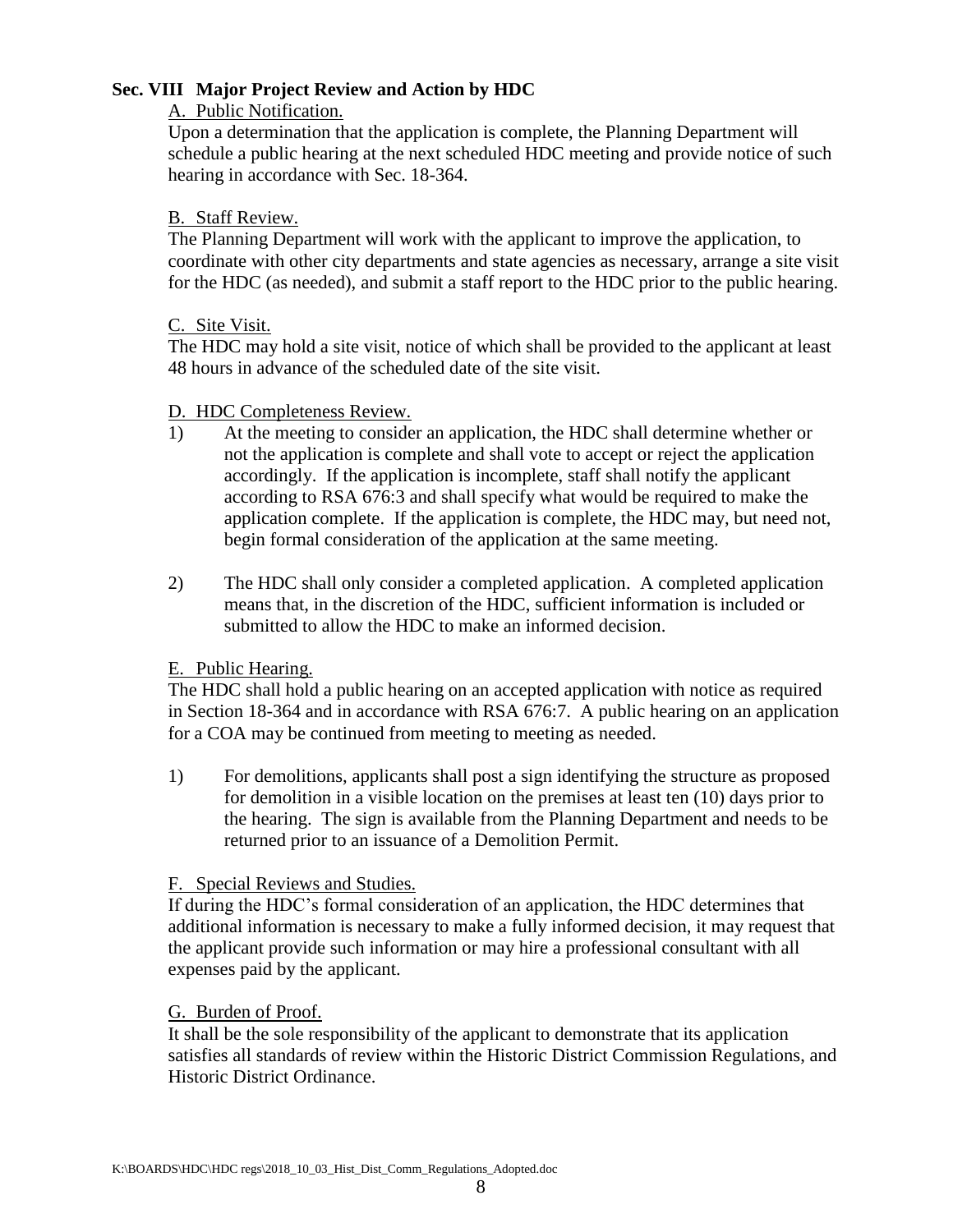#### H. HDC Action.

- 1) The HDC shall act to approve, conditionally approve, or disapprove an application for a COA within 45 days of the date an application is deemed complete by the HDC, unless the applicant agrees in writing to a longer time period.
- 2) In making a determination to approve, approve with conditions, or disapprove an application for a COA, the HDC shall take under consideration the Review Criteria in Sec. 18-362 and 18-363, and the regulations and standards established in this document. Sec.18-365]
- 3) In a case of disapproval, the grounds for disapproval shall be adequately stated in a written notice of disapproval and provided to the applicant. No building permit shall be issued for an application which is disapproved by the HDC. Applicants whose application has been disapproved may make modifications to the disapproved plans and may submit a new application for consideration by the HDC which shall review the new submittal without prejudice.
- 4) Upon approval of an application by the HDC, a Certificate of Appropriateness shall be issued to the applicant, and a copy filed at the Planning Department and Code Enforcement Department. No construction or demolition shall commence, whether or not a building permit is required, nor shall a building permit be issued prior to the issuance of a COA.

### **Sec. IX Duration of Certificates of Appropriateness**

A COA shall be valid for either:

- A. the duration of an active building permit issued for construction associated with the COA or;
- B. If no building permit is issued, the approval is valid for one year from the date the COA is issued

Extensions to the duration of a Certificate of Appropriateness may be granted by the Planning Director. No extension shall be granted for a period greater than one year from the current expiration date. No more than two consecutive extensions shall be granted. The Planning Director may refer the request for extension of the duration of a Certificate of Appropriateness to the Historic District Commission if in his/her judgment the extension is not consistent with all applicable standards and regulations.

### C. Modifications to Approved Projects

Modifications to approved Major Projects whose work has not been completed shall require approval of the HDC. Modifications to approved Minor Projects whose work has not been completed shall require approval of the Planning Director. Any new changes to work that has been completed shall be treated as a new project and require a separate application.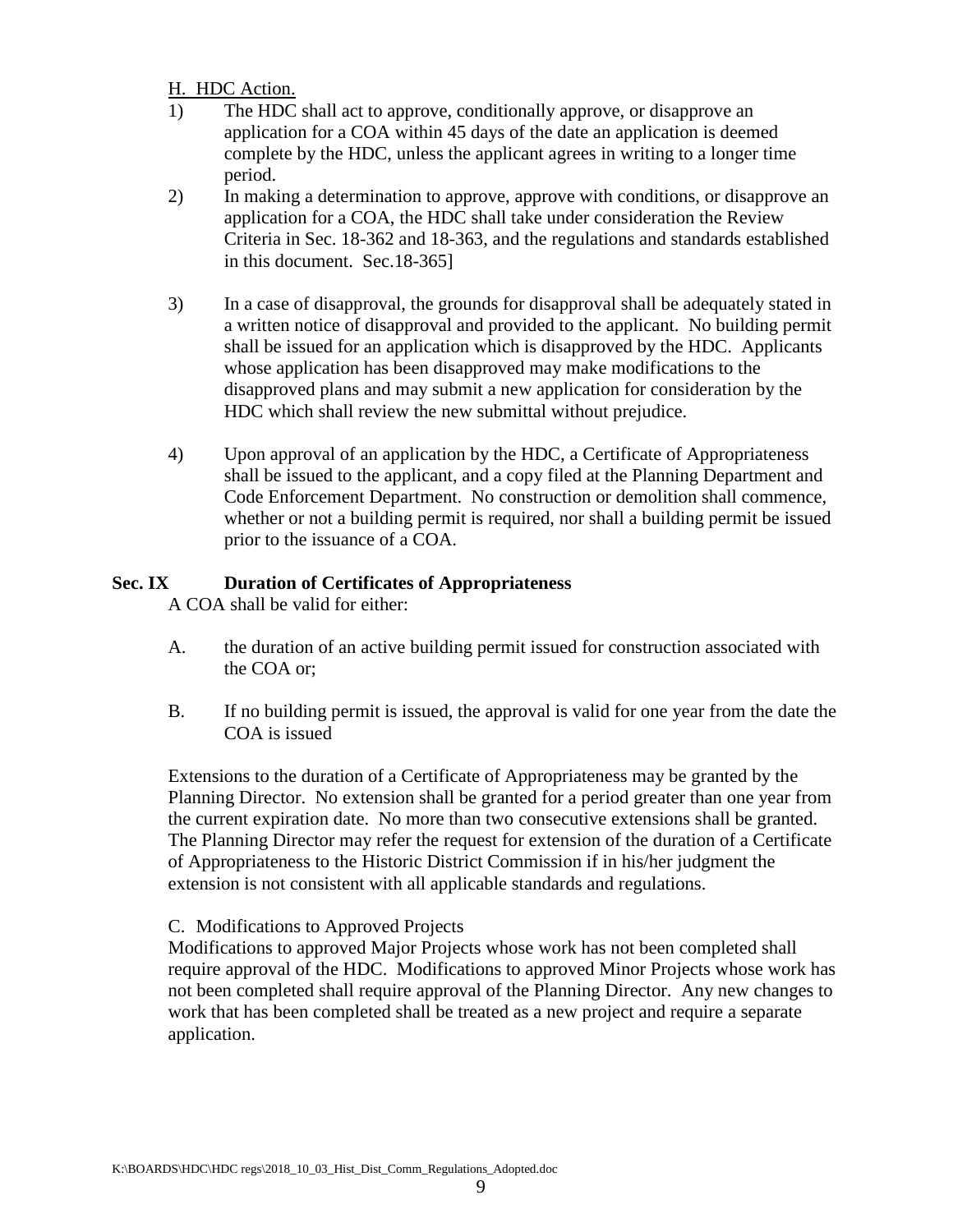In a case where:

- A. Strict application of these regulations would result in a particular and exceptional difficulty or undue hardship upon the owner of the affected property; and
- B. An alternative design or materials meets the design objectives stated in these regulations and in the Historic District Ordinance equally well or better than would strict compliance with these regulations; and
- C. The waiver may be granted without substantial detriment to the intent of these regulations and the Historic District Ordinance, and the public good.

The HDC may waive strict compliance with these regulations where the HDC has determined that the above criteria have been met. To request a waiver an applicant must submit a request in writing and cite the specific regulation or standard and the reason(s) it can not be met.

## **Sec XI Appeals**

Any persons aggrieved by a decision of the HDC shall have the right to appeal that decision according to Section 18-366.

### **Sec. XII Enforcement and Penalties**

These regulations shall be enforced under the authority of RSA 676 and such other authority as may be available.

### **Sec. XIII Severability**

If any of the provisions set forth in these regulations are held to be invalid, for any reason, by a Court of Law, such holding shall not invalidate other provisions contained herein.

### **Sec. XIV Emergency Repairs**

In the event that a building, structure or site is damaged in a manner that creates unsafe conditions, efforts to stabilize the situation should be taken immediately to prevent additional damage or injury. At the earliest possible time, the property owner or affected party shall apply, as necessary, for a Certificate of Appropriateness for any work that has been done or will be done to permanently correct the situation.

### **Sec. XV Design Standards**

### **A. Streetscape and Building Site**

- 1. Trees, Landscaping and Site Work
	- a) Background

Many sites within the Downtown Historic District are favored with substantial landscaping, shade trees, ground covers, hedges and other border plantings. Canopies of mature trees line most streets and provide one of the most appreciated characteristics of Keene's historic district. Large trees, such as oak and elm trees, provide shade that protects roofing materials and promotes energy efficiency. Trees serve as windbreakers visual screens, and add beauty. The preservation of Keene's mature tree canopy is of special concern to the Historic District Commission, and an application to remove mature trees will be scrutinized.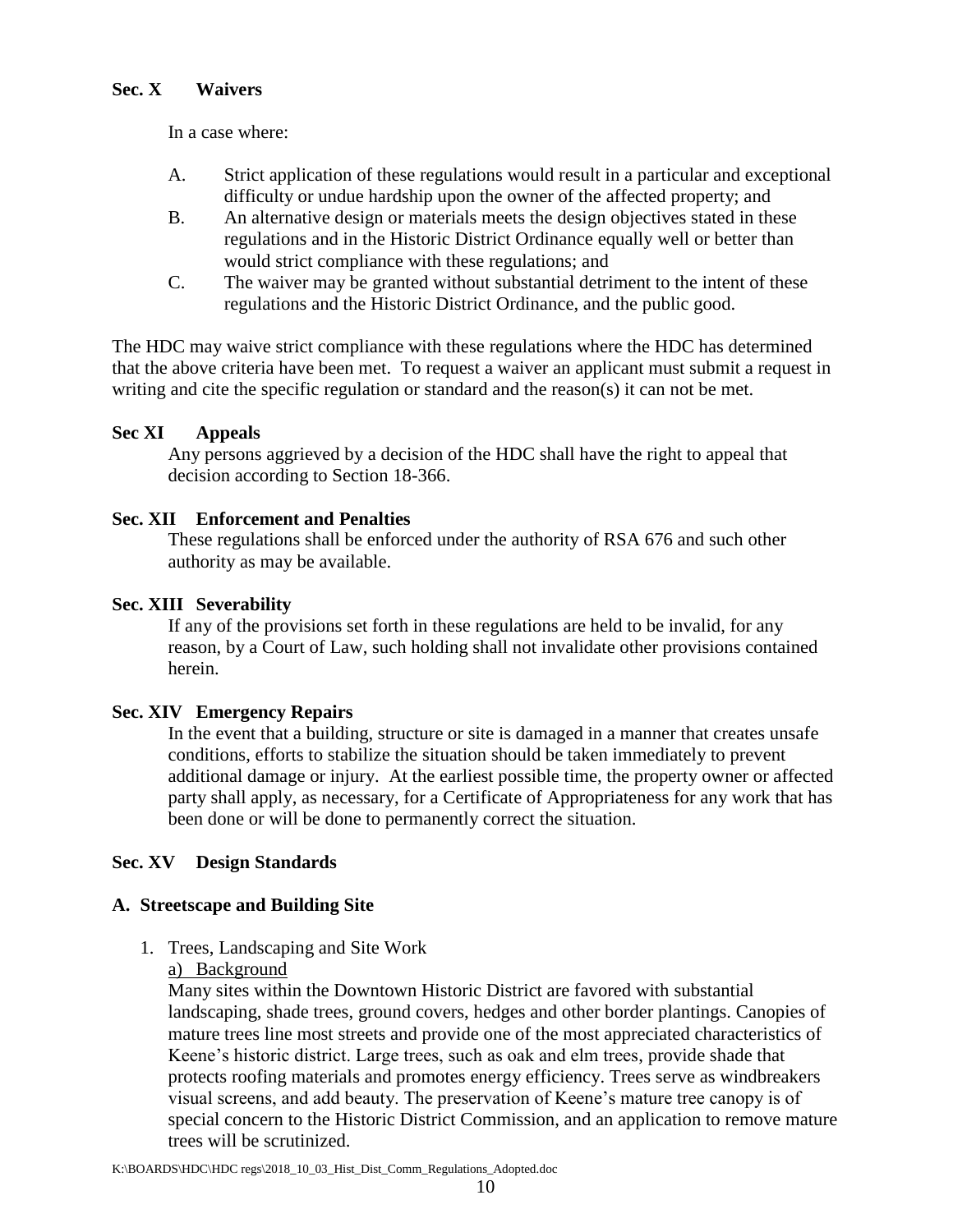### b) Design Standards

- 1) Trees that contribute to the character of the historic district and that exceed 15" in diameter at a height of 4' above grade shall be retained, unless removal of such tree(s) is necessary for safety reasons as determined by a professional arborist or other qualified professional.
- 2) Grading or changes to the site's existing topography shall not be allowed if existing mature trees might be negatively impacted by altered drainage and soil conditions.
- 3) During construction, paving and any site work, existing mature trees must be protected.

### c) Design Guidelines

### d) Projects that do not require a COA

- 1) Pruning of trees or clearing of overgrown bushes, vines, saplings and similar vegetation for normal maintenance purposes
- 2) Planting new trees, shrubs, ground cover and other plants
- 3) Planting hedges or flower, vegetable and rock gardens
- 4) Installing flower pots, planters, window boxes, birdbaths, birdhouses and similarly scaled projects
- 5) Landscaping or site work that does not alter the grade or require changes to the topography
- 6) Removal of dead or diseased trees in accordance with Section III.B.1
- 2. Fences, Walls, Posts and Site Features

### a) Background

Fences, walls and posts are important components of an historic setting and are found on many lots within the historic district where there are former residences. Front and side yards are often delineated with low granite walls. Sometimes, the front yard was set off from the sidewalk with a low cast iron or wood picket fence with split granite support posts. Few of these fences survive today, although the posts often remain. Some of the more architecturally sophisticated houses have dressed granite posts at the entrance to the driveway and walkways. Granite mounting blocks survive on a few sites.

#### b) Design Standards

- 1) Historic fences, walls, posts and granite site features, including but not limited to mounting blocks, shall not be removed from the site on which they are located, and every effort shall be made to leave them undisturbed.
- 2) New fences or walls shall be simple in design and shall complement the materials and design of the building(s) on the site and the character of the site itself. Fences and walls along the street frontage shall be no higher than four feet, unless it can be documented that a higher fence existed historically.

### c) Design Guidelines

- 1) Applicants are encouraged to refer to historic photographs of the site or surrounding area for appropriate designs and materials.
- d) Projects that do not require COA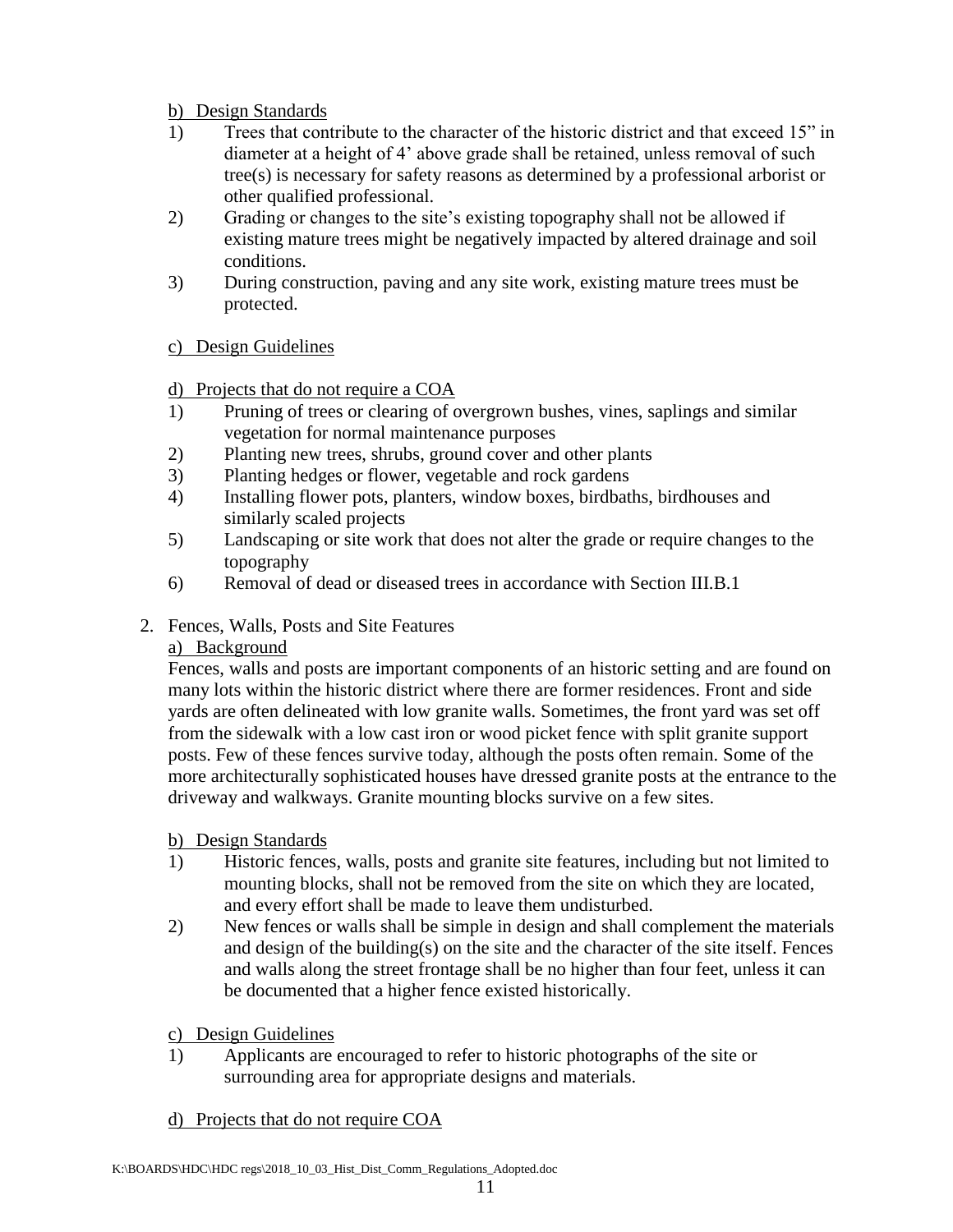- 1) Repairs to existing fences, walls or other site features that do not involve a change in the design, dimensions or materials
- 2) Installing benches and other outdoor furniture, sculptures and other outdoor artwork, trellises and surface patios that do not disturb any historic site features

## 3. Lighting

## a) Background

Lighting on residential properties was historically limited to fixtures mounted on porch ceilings or adjacent to entrances. Several of the commercial and industrial buildings retain historic lighting fixtures, often mounted near a main entrance.

The selection and placement of exterior lighting can dramatically affect the character of the historic district. Since most of the buildings are closely spaced, lighting on one property can easily impact neighboring properties. In most instances, lighting that is mounted at a low height on a dark-colored pole and provides low or moderate intensity illumination is appropriate.

### b) Design Standards

- 1) Lighting fixtures and poles shall be compatible in scale, design and materials with both the individual and surrounding properties.
- 2) Only full cut-off fixtures shall be used.
- 3) The location, level and direction of lighting shall be appropriate for the character of the area in which it is situated.

## c) Design Guidelines

# d) Projects that do not require COA

- 1) Porch light fixtures
- 2) Lamp posts that are less than eight feet in height
- 3) Landscape lighting that has a low-level projection
- 4) Motion lights and spotlights in rear yards
- 5) Christmas or other holiday lighting
- 4. Walkways, Driveways, Alleys, and Parking Areas

### a) Background

Within the areas of the district that are currently or were formerly residential, driveways and curb cuts are generally narrow in width and lead directly to a rear parking area, barn, carriage house or garage. Walkways tend to be brick, asphalt or concrete, sometimes with granite or marble inset slabs, and lead directly from the public sidewalk to the front steps of the house. Traditionally, parking areas were limited to the rear of the building, close to the barn, carriage house or garage. As residences have been converted to commercial use, parking has sometimes moved forward to disturb the side or front yards.

Within the commercial and industrial areas of the district, parking was traditionally placed to the rear of buildings and accessed via service drives or alleyways.

### b) Design Standards

1) Every effort shall be made to retain the location and configuration of historic driveways, walkways and alleys, as well as their historic materials, if granite, marble or brick.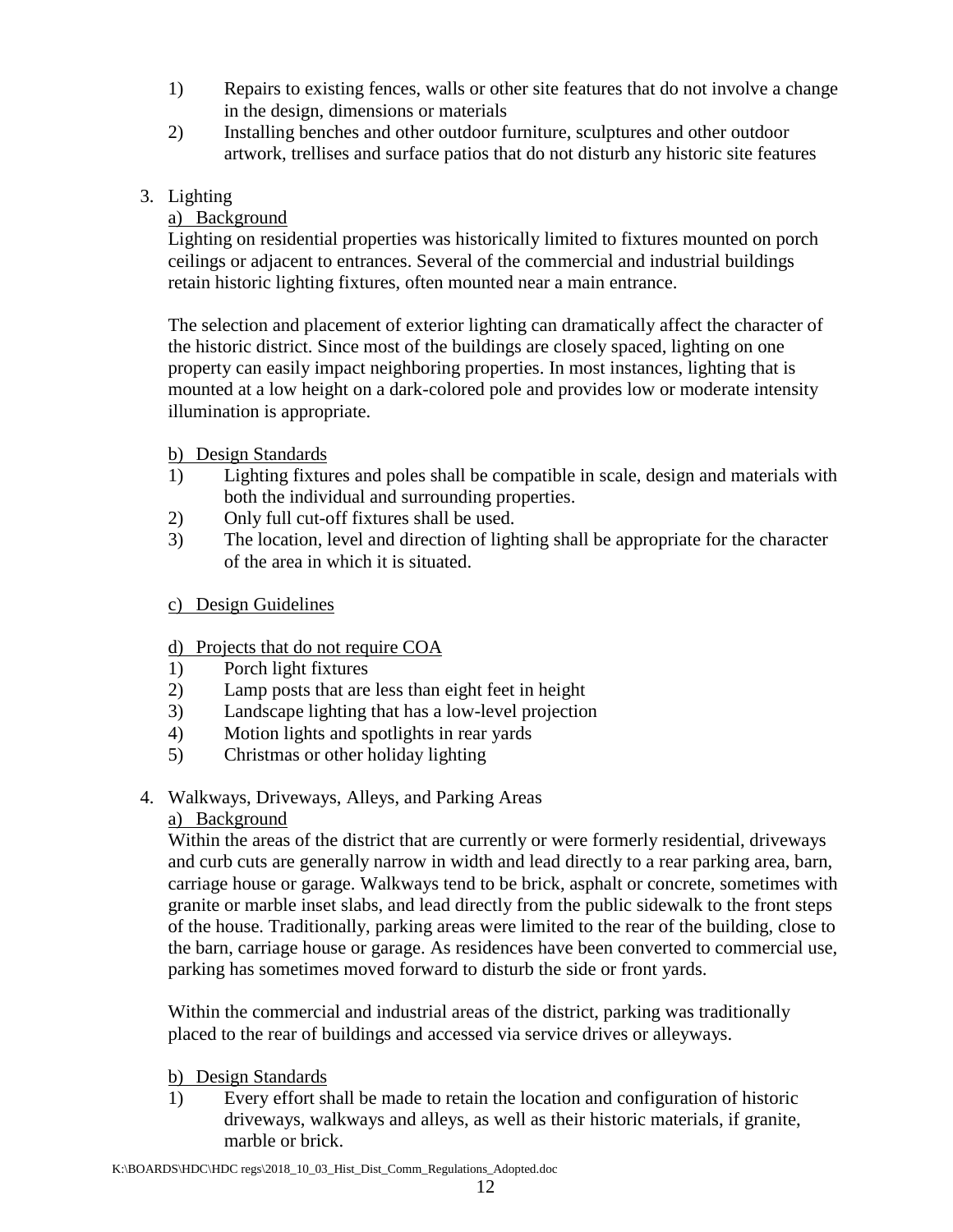- 2) New driveways on sites with residences or converted residences shall lead directly to the parking area, and new walkways shall lead directly to the front steps of the house, unless it can be documented that a different pattern existed historically.
- 3) Curb cuts for driveways on sites with residences or converted residences shall be the width of a single travel lane.
- 4) New onsite parking, if required, shall be unobtrusive, with appropriate screening and landscaping, and shall preserve any character-defining features of the site. Grading shall not dramatically alter the topography of the site or increase water runoff onto adjoining properties.
- 5) Where appropriate, parking and access drives shall be shared, in order to reduce the amount of paved surface.
- 6) For new construction, and on sites with residences or converted residences, every effort shall be made to locate parking behind the building(s). Parking shall be located to the rear of the backline of the building or the backline of the main block of the building, as applicable.

### c) Design Guidelines

## d) Projects that do not require COA

1) Replacing, repairing or resurfacing a driveway or walkway as long as such work does not result in a change in material or expansion of the existing.

## 5. Utility, Service and Mechanical Equipment

#### a) Background

Though seldom present historically, provisions nevertheless need to be made to incorporate modern utility, service and mechanical systems and equipment into historic buildings and sites. However, if not carefully planned, the placement of such items can diminish the character of properties.

### b) Design Standards

- 1) On commercial and industrial buildings, mechanical equipment, such as compressor units, shall be set back on the roof of the building, so as to be minimally visible, or ground-mounted toward the rear of the building, with appropriate screening or landscaping to minimize visibility.
- 2) Every effort shall be made to position heating and air-conditioning equipment, fire alarm panels, telecommunications equipment, satellite dishes, and freestanding antennas and other equipment as low to the ground as possible, and where they are not readily visible from the public right-of-way.
- 3) New mechanical supply lines, pipes and ductwork shall be placed in inconspicuous locations and/or concealed with architectural elements, such as downspouts.
- 4) Bulk waste containers and waste storage containers shall be located and appropriately screened—so as to be as inconspicuous as possible from the public right-of-way and adjacent buildings in residential use. In addition:
	- Bulk waste and waste storage containers shall be located in rear or side yards and shall be to the rear of the front line of any building;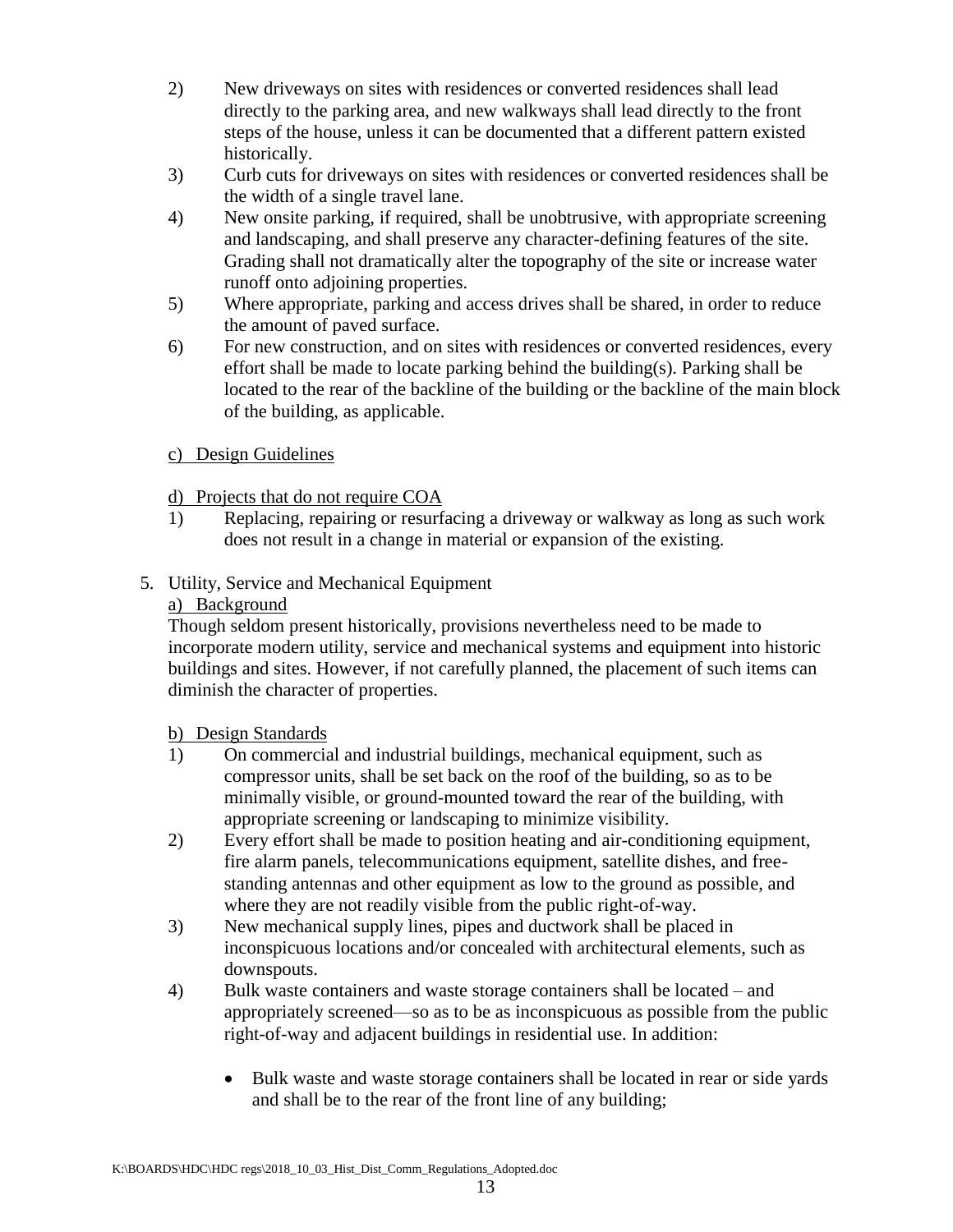- Screening shall be required if any portion of the bulk waste or waste storage container is visible from the public way;
- Screening shall consist of a solid wall or fence and a gate. Screening shall be a minimum of six (6) feet in height or a height equal to the height of the waste container if the container height is greater than six (6) feet;
- Screening shall be of a material, color, size, and pattern compatible with the building(s) or structure(s) on the site;
- Chain link fence or chain link fence with interwoven slats shall not be acceptable screening.
- 5) Walls on front or street-facing facades shall not be penetrated for vent openings larger than seventy (70) square inches. Vent caps shall not be larger than twohundred (200) square inches.
- 6) On commercial and industrial buildings, satellite dishes and antennas shall be located on the roof, as close to the center as possible, so as to be invisible from the street.
- c) Design Guidelines
- 1) Where possible, bulk waste containers should be located to the rear of existing buildings and where containers are screened from view by existing buildings
- d) Projects that do not require COA
- 1) New telephone, cable and other telecommunications equipment on existing utility poles
- 2) Gas, electric, telephone or other utility meters, if they are not located on the front or street-facing façade of a building
- 3) Roof antennas or satellite dishes that are less than 24 inches in diameter
- 4) Air-conditioning window units
- 5) New wall vent openings and caps that are less than sixteen (16) square inches regardless of their placement.
- 6. Paint Colors

### a) Background

While paint colors are neither regulated nor subject to HDC review, the HDC is available to offer assistance and advice in the choice of colors for painting buildings, storefronts and other details. Parties interested in promoting the spirit and intent of the district are encouraged to come before the HDC for informal guidance in the selection of historically-appropriate colors or details*.*

### b) Design Standards

- c) Design Guidelines
- 1) Colors should be consistent with that of the balance of the district and should be presented in a conventional manner.
- 2) Unconventional colors or color combinations are discouraged.

### d) Projects that do not require COA

1) All painting unless the surface is an unpainted masonry surface or involves repainting or covering a painted advertisement, sign or artwork that exists on a masonry surface.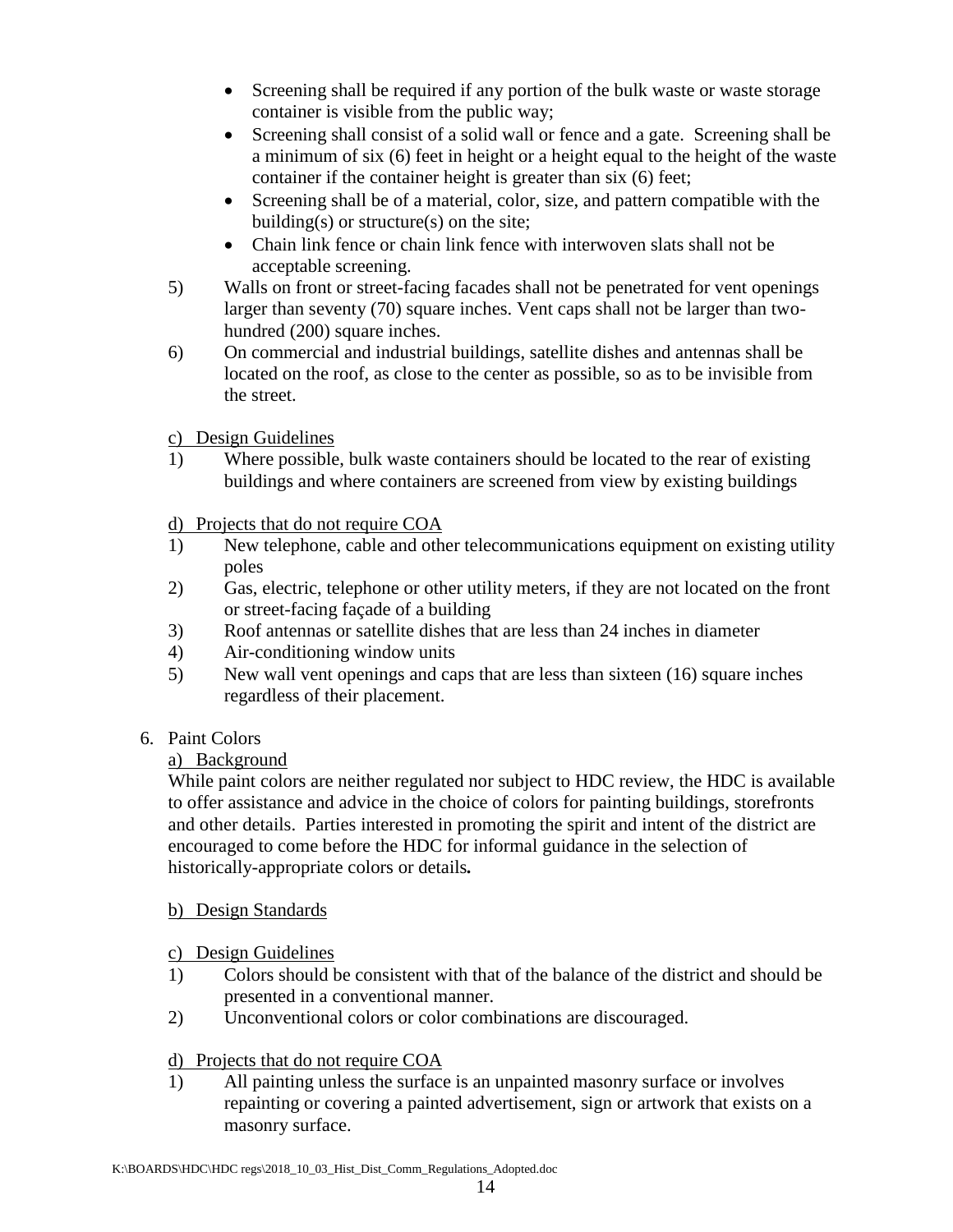#### 7. Renewable Energy Systems

a) Background

While renewable energy systems were not historically present within the Downtown Historic District, the HDC recognizes that modern technologies can allow for significant improvements to historic properties without compromising the historic value of the structure or site. When planning the installation of a renewable energy system, the overall objective is to protect the historic integrity of the property and its environment while accommodating system siting requirements for energy production.

In general, all renewable energy installations should be sited in the least visible location possible, be reversible so that the system can be removed without permanent damage to the structure or resource, and should not alter or obscure character-defining features of historic structures. Property owners are encouraged to consult with the HDC early on in the process of considering the installation of a renewable energy system to identify opportunities and constrains for locating these systems on individual properties.

- b) Design Standards
	- 1) The renewable energy system (hereafter "system") shall be installed in a location and manner on the building or lot that is least visible and obtrusive and in such a way that causes the least impact to the historic integrity and character of the historic building, structure, site or district while maintaining efficient operation of the system. The order of preference for the system location is as follows:
		- A. The rear or side of the property not facing a public right-of-way;
		- B. On accessory buildings or structures (such as sheds and garages) in a location that is least visible from the public right-of-way;
		- C. On newer additions to the primary structure in a location that is least visible from the public right-of-way;
		- D. On the flat roof of the primary structure, set back so as to be in the least visible location;
		- E. On secondary façades or roofs (i.e. not facing the public way) of the primary structure; and
		- F. On facades or roofs facing the public way. An applicant is required to prove the higher priority locations are not feasible in order for the HDC to approve system installations on more significant parts of the site.
	- 2) The system must be installed in such a manner that it can be removed and not damage the historic building, structure, or site it is associated with.
	- 3) In order to minimize visual impacts, colors of equipment and assemblies shall either be muted or shall match nearby materials and colors. The solar panels should be positioned to minimize glare onto neighboring properties.
	- 4) Roof mounted solar photovoltaic systems on pitched roofs shall be on the same plane as the roof and positioned so as to be in the least visible location.
	- 5) Solar array grids should be regular in shape and jointed. Multi-roof solutions should be avoided.
	- 6) All supplementary equipment and supply lines shall be placed in inconspicuous locations and/or concealed from view with architectural elements (e.g. downspouts) or other screening.
- c) Design Guidelines
	- 1) Minimal Intervention Installation of systems should adhere to the principle of Minimal Intervention which states that the less change or alteration done to a historic resource, the greater the integrity that resource retains.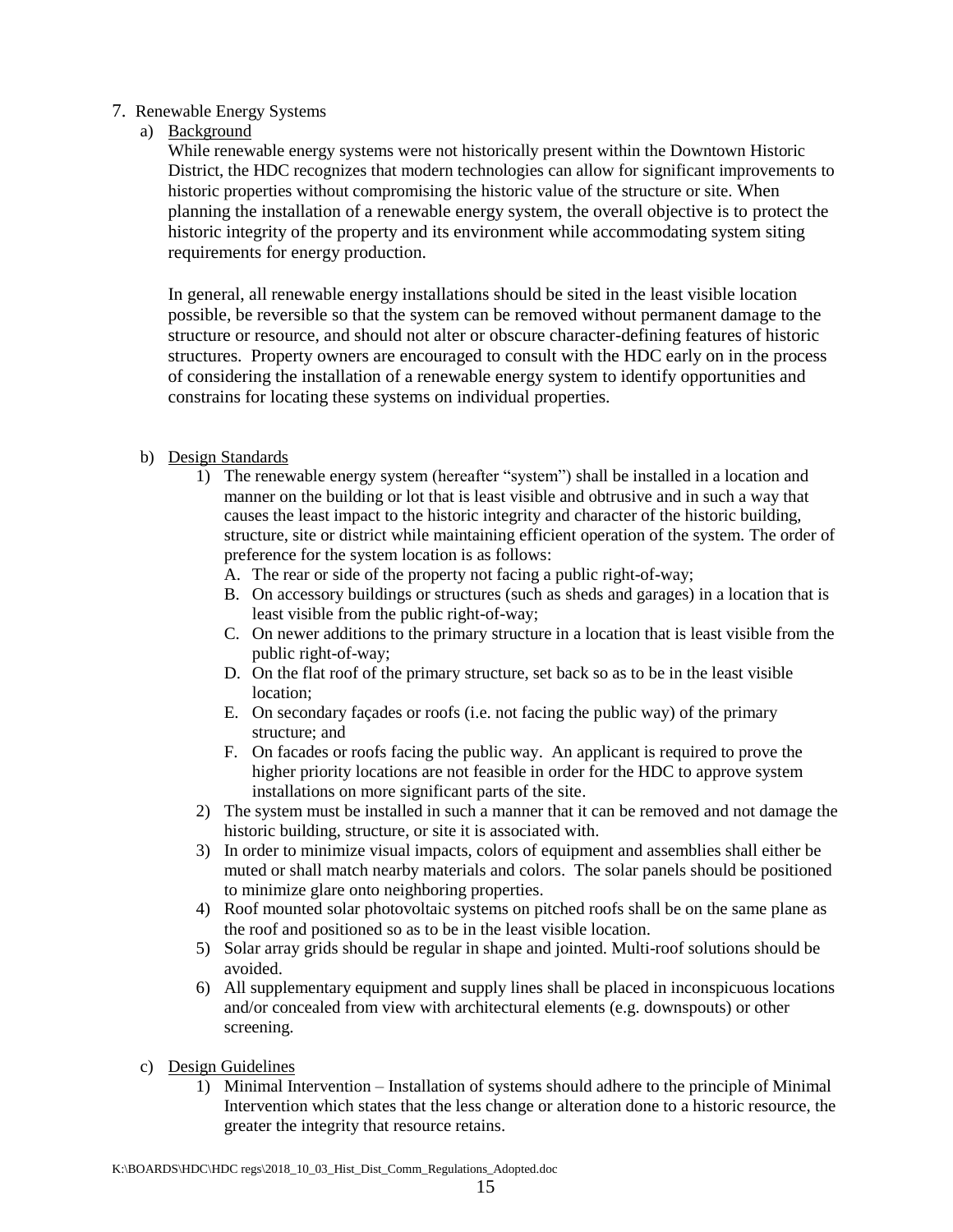- 2) Reversibility Installation of systems should be done using the principle of Reversibility which states that nothing should be done to the historic fabric of a structure that cannot be undone or reversed without permanent damage to that historic resource.
- 3) The least visible application of technologies and their supplementary equipment is recommended.
- d) Projects that do not require COA
	- 1) Installations in locations not visible from a public street or public place.

#### **B. Building Rehabilitation: Primary and Contributing Resources**

#### 1. General Standards

- a) Design Standards
- 1) Each building or structure shall be recognized as a physical and cultural record of its time, place and use.
- 2) The historic character of a building or structure shall be retained and preserved.
- 3) The removal of historic materials or alteration of features that characterize a building or structure shall be avoided.
- 4) Deteriorated historic features significant to the building or structure shall be repaired, rather than replaced. If replacement is necessary due to extreme deterioration, the new feature shall match the historic in size, design, texture, color and, where possible, materials. The new feature shall maintain the same visual appearance as the historic feature.
- 5) All architectural changes shall be appropriate either to the original style or appearance of the building or structure (if it has not been significantly altered) or to its altered style or appearance (if it has been altered within the Period of Significance and those alterations have attained significance).
- 6) Replacement of missing features shall be substantiated by documentary, physical or pictorial evidence.
- 2. Masonry (walls and architectural trim)

### a) Background

The vast majority of the historic buildings in the Historic District – commercial blocks, civic and religious buildings, mills and dwellings—are constructed of brick, much of which was produced locally. Granite, cast stone and concrete block round out the variety of masonry used for the walls of buildings. Brick, granite, sandstone, terra cotta and cast stone are used decoratively for window caps, name and date plates, at cornices, on panels and to lend texture and color to wall surfaces. The diverse ways masonry is employed provide interest and richness to the streetscape.

There are several important principles to be aware of with respect to old masonry. One is to be sure that the strength of the mortar is less than that of the brick. Mixtures with Portland cement can put too much stress on most  $19<sup>th</sup>$  century brick, unlike a lime mortar, which is soft and more flexible. A second is not to clean masonry solely to improve its appearance, as inappropriate cleaning practices can cause irreversible damage to the masonry. A third is not to seal the brick. Sealers and coatings are generally unnecessary and can actually mottle the surface, thus bringing water into the wall; they also require periodic reapplication with cleaning prep of the masonry. Finally, brick walls should not be repointed unless the mortar has eroded more than 3/8 inch from the surface of the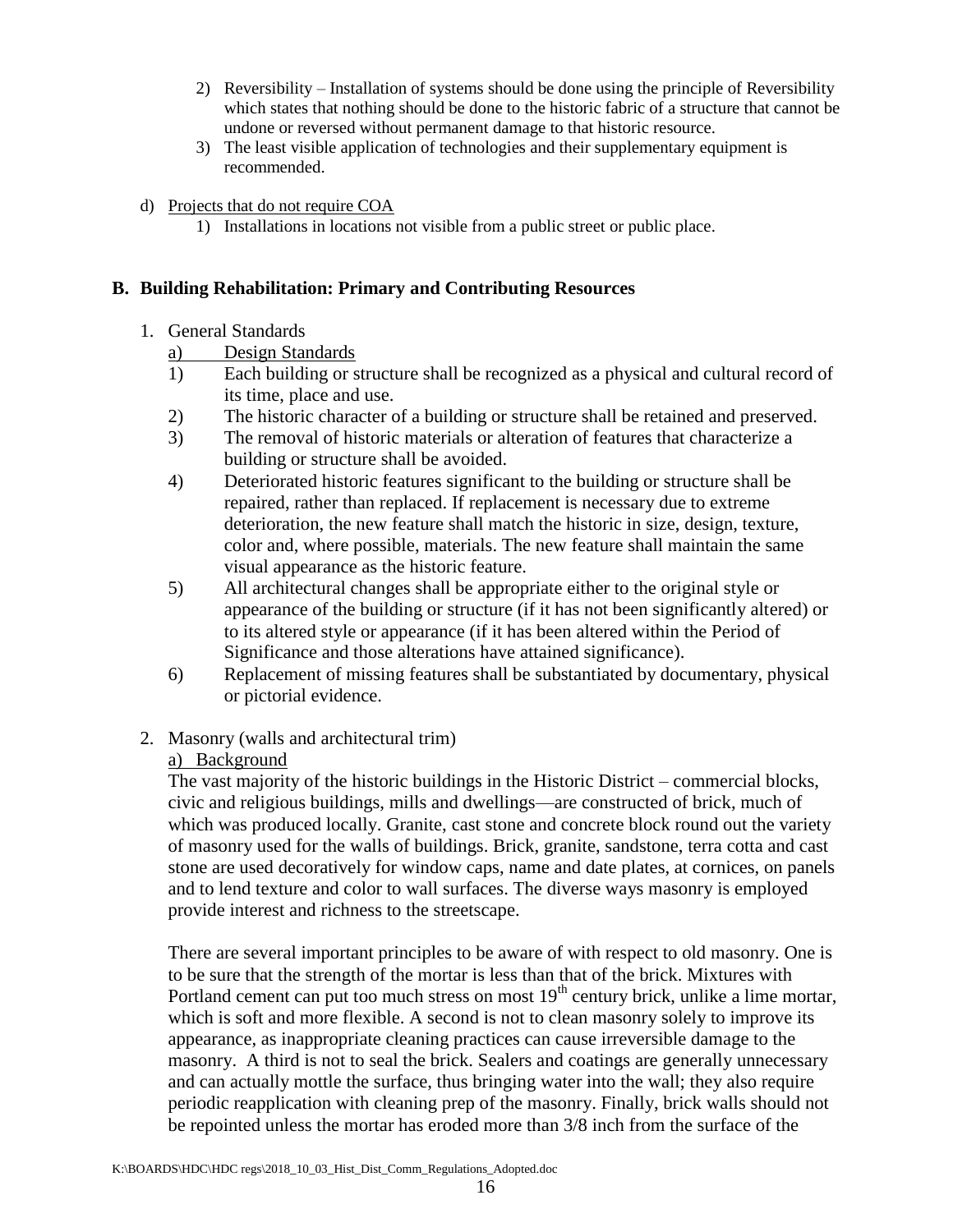brick, or if cracks have appeared in the mortar joints. Repointing that is not properly done can alter the appearance of a building immeasurably and accelerate future deterioration.

b) Design Standards

- 1) Character-defining architectural trim shall be retained and repaired when technically and economically feasible. If the trim is sufficiently deteriorated that replacement is warranted, the new trim shall match the original in size, scale, placement, detailing, and ideally material. If substitute material is used, it shall convey the same visual appearance as the historic trim.
- 2) Masonry shall be cleaned only when necessary to halt deterioration or remove heavy soiling.
- 3) Masonry shall not be sandblasted or abrasively cleaned, but cleaned with the gentlest method possible, such as low-pressure cleaning at garden hose pressure, using water or detergents.
- 4) Limestone and marble shall not be cleaned with an acidic cleaner, as it may dissolve the surface.
- 5) If currently unpainted, masonry other than concrete masonry shall not be painted, unless there is physical, pictorial or documentary evidence that the building was historically intended to be painted or unless a painted mural is proposed which meets all of the following conditions:
	- i. The mural will enhance or complement the historic or architectural features of the structure or site, and
	- ii. The mural will enhance or complement the historic character or context of the surrounding area, and
	- iii. The mural will showcase images of local places, people, and/or products that have historic significance to Keene and/or the surrounding region, and
	- iv. The mural will be designed by a professional mural artist or sign painter, and
	- v. The mural is not located on the primary elevation of a Primary or Contributing Resource, and
	- vi. The mural will not cover more than 40% of the surface area of a building or structure façade, and
	- vii. The applicant has demonstrated that the proposed surface treatment is appropriate for historic brick or stone masonry materials. Waterproof coatings shall be prohibited.
- 6) Repointing shall be undertaken only to address deteriorated masonry or in areas where moisture infiltration is a problem. The amount of wall area to be repointed shall be limited to the affected area. The new mortar joints shall match the original as closely as possible in terms of profile, width, and mortar composition. The new mortar shall match the color of the mortar used when the building was built; or it shall match aged or weathered mortar color, whichever is more appropriate. The color of all mortar shall come from the aggregate and not the binder. Upon completion of the repointing, all remaining mortar and residual film shall be cleaned from the façade of the building.
- 7) Brick walls that require repair with replacement brick shall be repaired with bricks that match the original as closely as possible in terms of size, color and texture.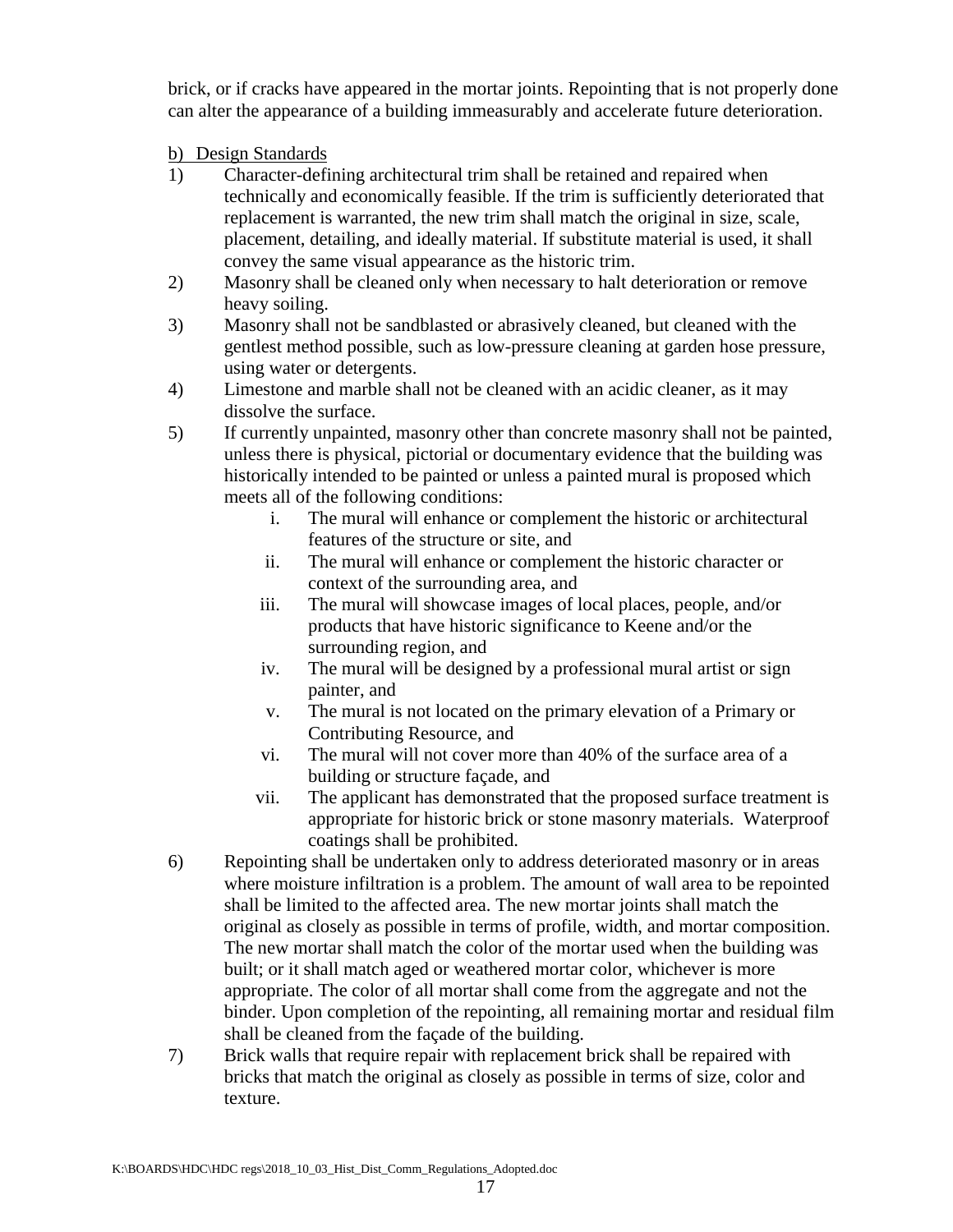#### c) Design Guidelines

1) The most effective way to keep water out of a masonry building is to ensure that rainwater runoff from the roof is adequately directed away from the walls and base of the building and that the mortar joints are sound. Waterproof and waterrepellent coatings are unnecessary when the real causes of water penetration have been addressed; in fact, coatings can create problems of their own. They weather differentially, depending on wind and light conditions, to create a mottled appearance that is aesthetically displeasing, but, more importantly, affects how the water travels down—and gets into—the wall. Furthermore, these coatings break down after 6-10 years and necessitate another coat; proper reapplication requires prior cleaning of the masonry, which can cause yet further damage.

#### d) Projects that do not require COA

- 1) Painting previously painted masonry surfaces, unless the paint job involves repainting or covering a painted advertisement, sign or artwork.
- 2) Painting unpainted concrete surfaces.
- 3. Wood (siding and architectural trim)

### a) Background

Some of the buildings in downtown Keene, particularly those that were built as residences, are sided with wood clapboards. Most of the district's wood-clad buildings exhibit a variety of wood trim, such as decorative shingles, brackets, cornices, frieze boards, corner boards, entrance surrounds, and window and door casings to name the most common. The wood siding and trim add texture and visual interest to the building and the streetscape, as well as express the architectural origins and styles distinctive to that building. When trim is removed, the result is often an anonymous box whose proportions overwhelm its surroundings.

As a building material, wood has been used in Keene for over 250 years with a proven long life expectancy that is rarely matched by new wood or synthetic materials.

#### b) Design Standards

- 1) Character-defining architectural trim shall be retained and repaired when technically and economically feasible. If the trim is sufficiently deteriorated that replacement is warranted, the new trim shall match the original in size, scale, placement, detailing, and ideally material. If substitute material is used, it shall convey the same visual appearance as the historic trim.
- 2) If replacing missing architectural trim, the appearance and material of the new trim shall be based on physical, documentary, or pictorial evidence.
- 3) Wood surfaces shall not be sandblasted or high-pressure washed.
- 4) Vinyl and aluminum siding are prohibited.

### c) Design Guidelines

- 1) Avoid creating a false historical appearance; a building should not be made to look like something it never was.
- 2) Abrasive techniques, such as sandblasting or high-pressure washing may raise the grain and hasten the deterioration of the wood.
- 3) Applicants are encouraged to retain the historic siding on a building, since it adds so much to its historic character. In considering an application for manmade or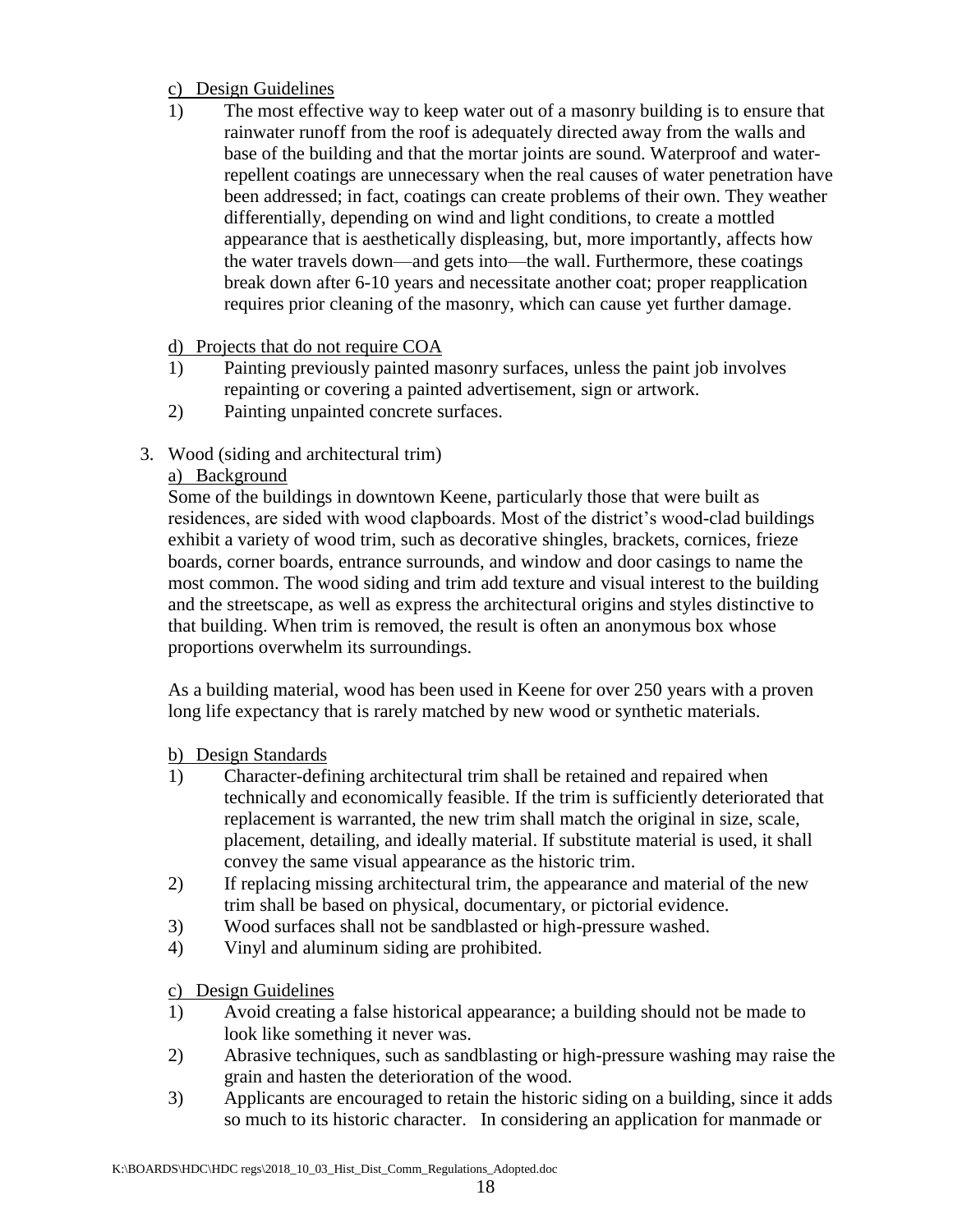synthetic siding other than vinyl or aluminum, the Historic District Commission shall take into consideration the following:

- The condition and type of the existing siding;
- Whether the new siding will alter or remove any original trim or characterdefining features, or affect their arrangement or proportions; and
- Whether the proportion of the new siding faithfully duplicates the historic material.

d) Projects that do not require COA

- 1) Painting wood siding or trim. (The Historic District Commission can provide direction on paint schemes appropriate to particular architectural styles or building types.)
- 2) Repairs to wood siding that do not involve a change in design, dimensions or materials
- 3) Replacing wood siding with new wood siding that matches the existing in exposure, dimensions and texture.
- 4) Repairs to trim that do not involve a change in design, dimensions or materials, or involve its removal
- 4. Roofs and roof structures (including chimneys, dormers, cupolas, iron cresting, flashing, gutters and downspouts)
	- a) Background

The roof is an important design element of many historic buildings; its shape conveys information about the period of construction, and the roofing material will often reflect locally available materials. Roof shapes, patterns and colors are also important in establishing an historic streetscape. The interplay of roof forms, materials and details helps to give the historic district its unique character. Chimneys, dormers and cupolas, all character-defining features, similarly reflect a building's history and physical appearance, as do trim elements such as cresting.

Commercial and industrial structures in downtown Keene typically have flat roofs, while religious and residential buildings usually have gable, hip, or mansard roof shapes.

Nearly all of the pitched roofs in Keene were originally covered with slate – and much slate survives, a testament to its durability and fireproof qualities. A few roofs in the district are further distinguished by the use of polychromatic slate laid in decorative patterns. Slate is the best roofing material; if properly installed, it will require little maintenance and last at least a century.

Low-pitched roofs were usually covered with metal – tin-plated steel sheets that require painting, rather than standing seam or corrugated metal. Flat roofs were historically covered with tar and gravel built up in successive layers.

#### b) Design Standards

- 1) The original or historic roofline shall not be altered. Raising or lowering the existing roofline shall only be allowed for the purpose of restoring the roof to its original profile.
- 2) Slate shall be retained, whenever economically feasible.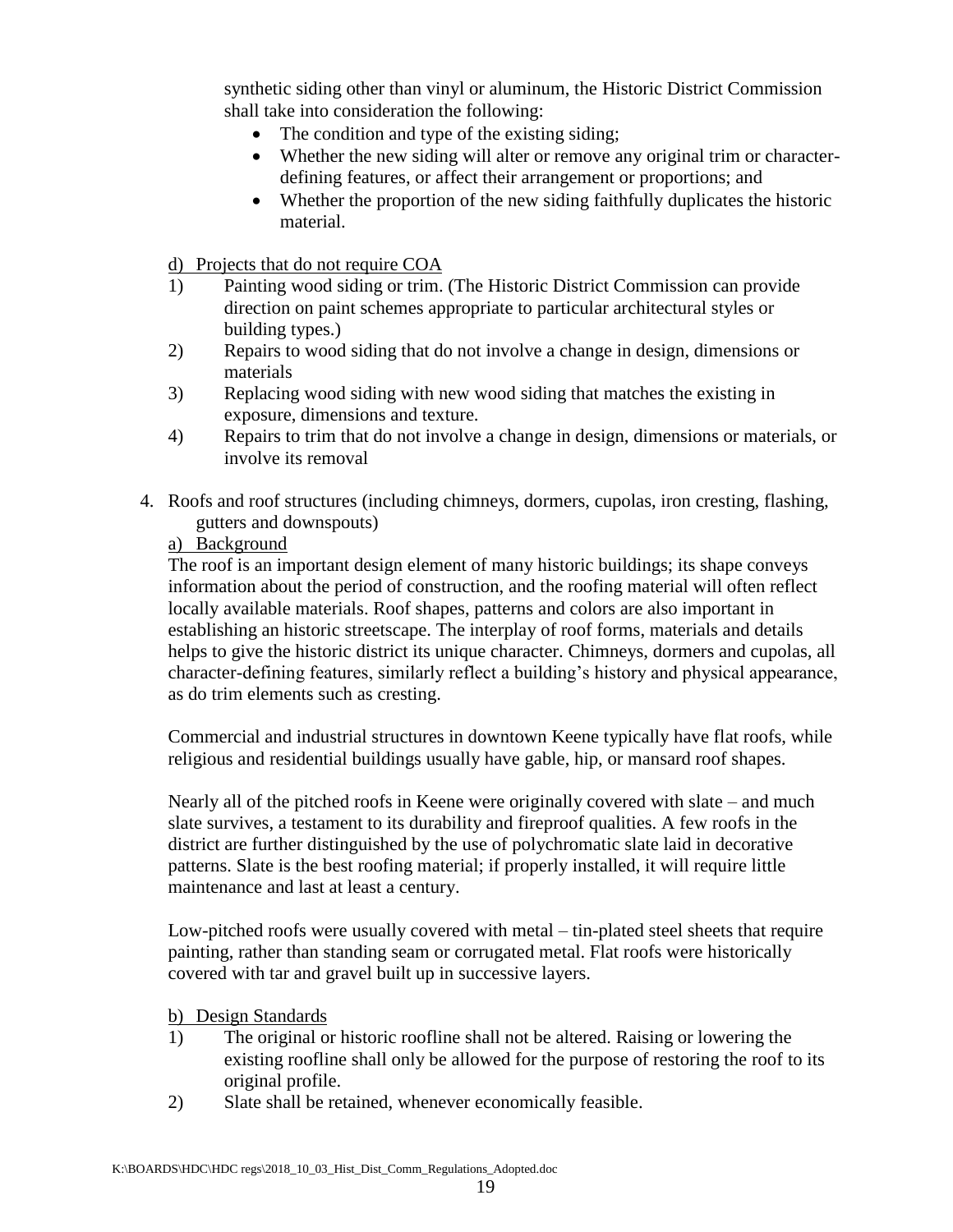- 3) Character-defining chimneys shall not be removed, unless determined a safety hazard by the Code Inspector, and repair constitutes an economic hardship. Details of these chimneys, such as corbelling, stepped bases, terra cotta chimney pots and paneled sides, shall not be altered.
- 4) Skylights shall be installed low to the roof, have a flat surface, and dark, nonreflective frames. They shall not be installed on a highly visible roof slope. They are not allowed on mansard roofs or on any polychromatic slate roofs.
- 5) Historic dormers and cupolas on roofs shall be retained.
- 6) Iron cresting shall be retained.
- 7) Unpainted, mill-finished aluminum shall not be used for replacement flashing, gutters, or downspouts.

## c) Design Guidelines

- 1) Problems on slate roofs often stem from flashing, substrates, or only a few areas of deterioration. Before slate on a visible roof slope is removed, the applicant shall obtain a written estimate from a roofing contractor highly experienced in slate work with the following information:
	- $\bullet$  the condition of the existing slate
	- the percentage of slate that is beyond repair
	- if some of the slates are salvageable, the cost of using new slate where replacement is warranted and reusing existing slate, including relocating some from non-visible roof slopes, if necessary
	- $\bullet$  the cost of re-roofing with substitute materials
- 2) If slate on the visible portion of the roof warrants replacement, the new material may be replacement slate; slate salvaged from a non-visible portion of the roof; synthetic slate; or asphalt shingles that are similar in color to slate
- 3) Expansion of existing dormers or adding new dormers may be approved on a case-by-case basis, provided designs are based on physical, documentary, or pictorial evidence.

### d) Projects that do not require COA

- 1) Altering or replacing an existing roof covering or surface, provided that the new covering is with the same material and employs the same patterns and colors as the existing; and provided that the roof plane or profile is not altered
- 2) Replacing a flat roof that is covered with tar and gravel with a rubber membrane
- 3) Painting a metal roof

### 5. Windows

# a) Background

Windows play more than a functional role; they are prominent visual elements of historic structures and often reflect the architectural style or period of construction. The location, size, shape, type and muntin arrangement of windows contribute significantly to a building's historic character; in the case of industrial buildings and commercial blocks, windows are frequently the primary design element. When the size of window openings is altered, the scale and proportions of the building are radically affected.

Windows in the historic district are usually double-hung, wooden sash windows with a variety of muntin arrangements that reflect the age and style of the building. Many of the brick buildings and a few of the wood-frame residences have arched window openings,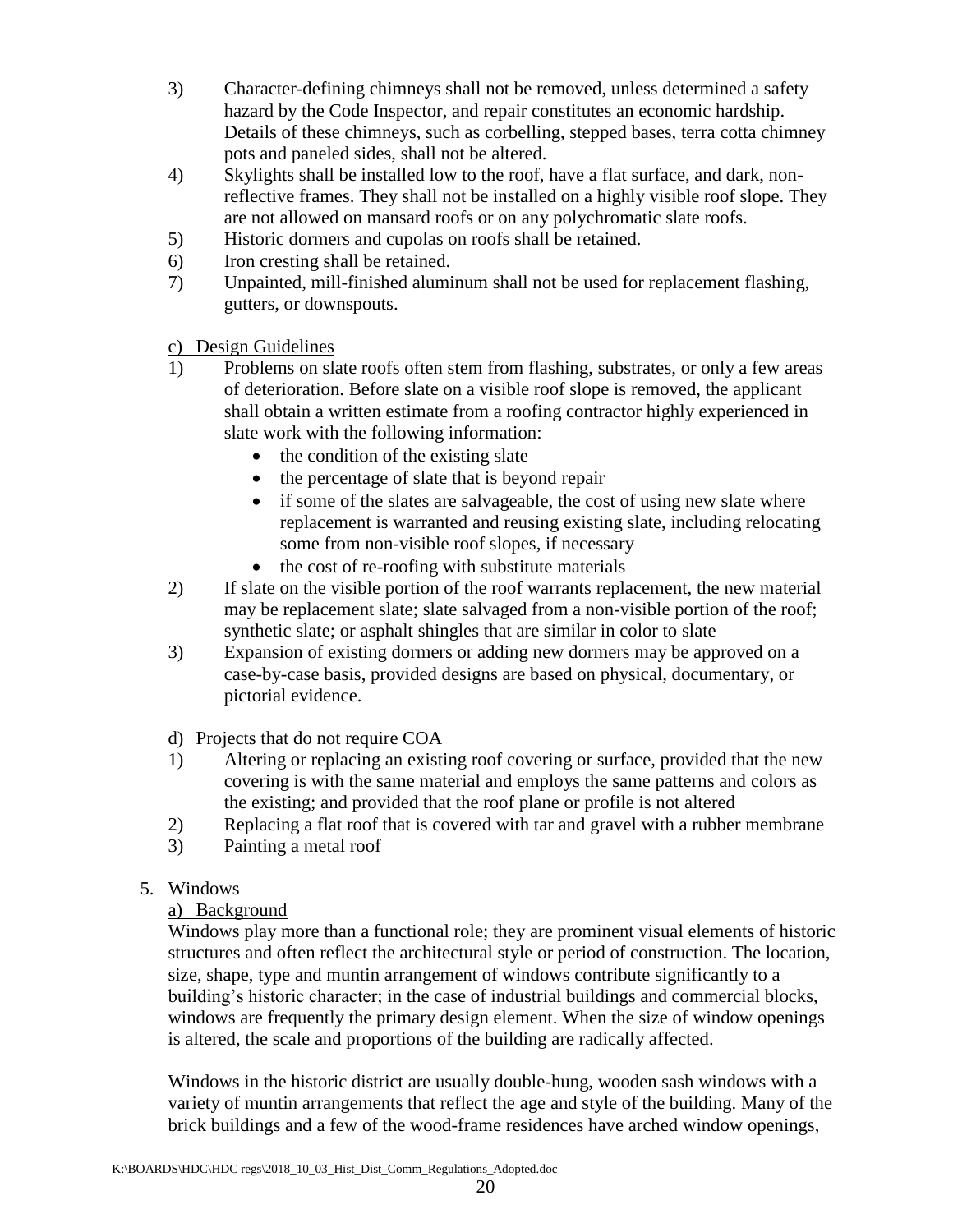sometimes with arched sash, as well – both lend a highly distinctive element to the building and streetscape. Windows with stained or colored glass are also highly distinctive and of particular significance.

There are many reasons to retain historic window sash, unless it is beyond repair. Wood window sash typically has a long life expectancy; deteriorated sash can look worse than it really is. The sill and lower rail of the sash (the horizontal section) are most commonly affected and can usually be repaired or replaced without the need to replace the entire window. A sound wood window that is properly weatherstripped and supplemented by a high quality, tightly fitted storm window can be both cost and energy efficient and generally far easier to repair than an insulated replacement window.

Helpful points when considering window replacement have been developed by the Cambridge, MA Historical Commission and are available at

https://www.cambridgema.gov/historic/aboutchc/~/media/FF5F4ACDDFB24C1A9A810 EE179014735.ashx. This information is intended to be informative only and not to replace a design standard below or a decision rendered by the Keene HDC. Useful information on repairing and weatherizing wood sash can be found in Preservation Brief #9: The Repair of Historic Wooden Windows.

#### b) Design Standards

- 1) Removing character-defining historic window sash shall be discouraged, unless repair is not economically feasible.
- 2) Any windows which are approved for replacement shall convey the same visual appearance in terms of overall dimensions and shape, size of glazed areas, muntin arrangement, and other design details as the historic windows. In addition, they shall have:
	- clear-paned, non-tinted glass (except to replace historic stained or other types of translucent or opaque glass); and
	- true divided lights or a permanently affixed muntin grid on the exterior of the window. In either instance, the muntin shall have a raised trapezoidal profile. Snap-in or between-glass muntin grids are not allowed.
- 3) If the historic window to be replaced is wood, the replacement window shall also be wood, or wood clad with aluminum or a material of equal quality and approved by the Historic District Commission.
- 4) If the size or location of the original window opening has been altered, owners shall be encouraged to restore those openings if replacing windows.
- 5) Introducing new window openings into the primary elevations shall generally be prohibited.
- 6) Enlarging or reducing the window rough opening to fit new stock windows shall generally be prohibited.
- 7) Exterior blinds/shutters shall be installed only if documentary evidence shows that they are historically appropriate to that building.
- 8) If replacement blinds/shutters are installed, they shall be wood and match the height and one-half the width of the window opening to replicate a traditional blind/shutter. Their design shall be appropriate to the style and period of the building.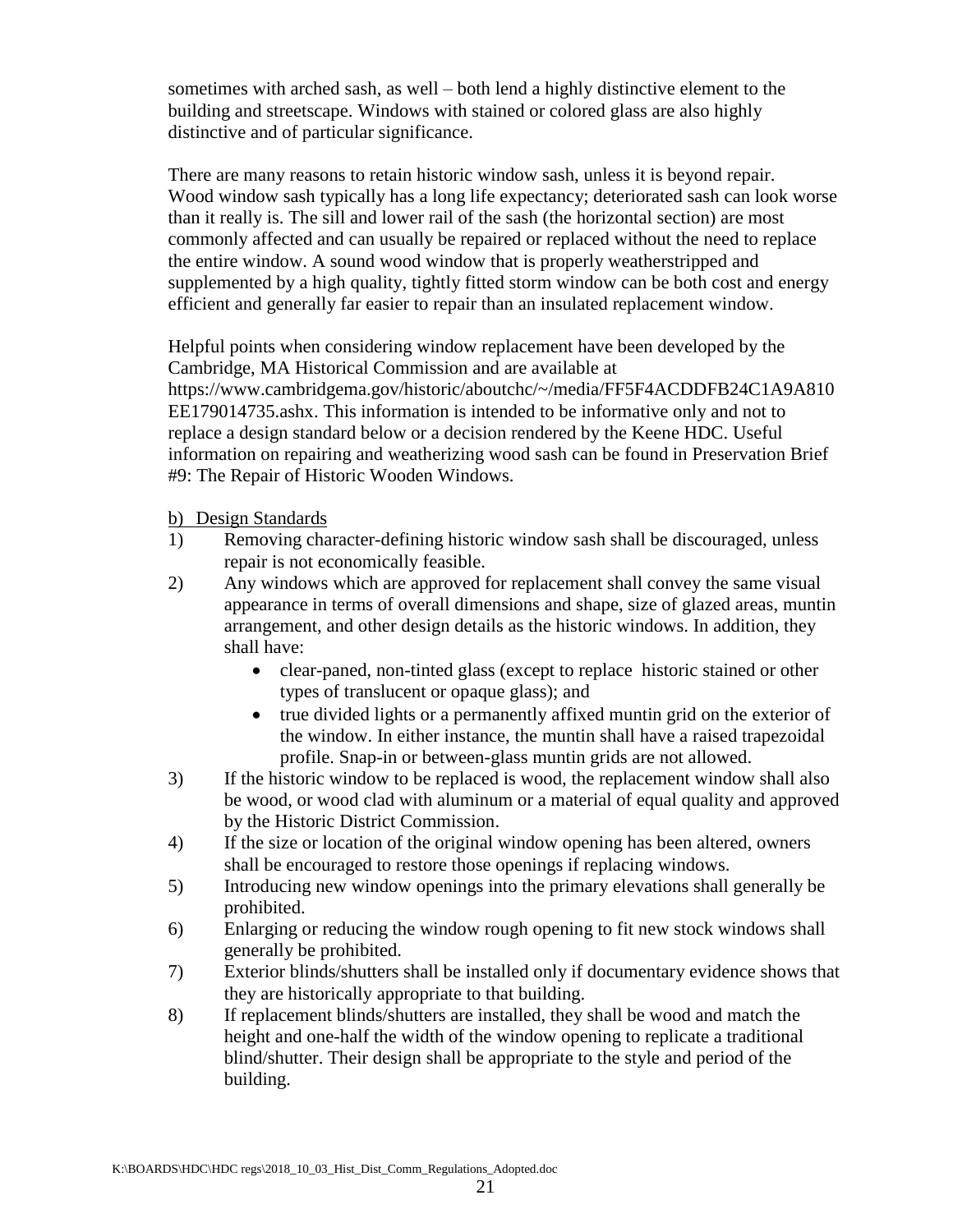#### c) Design Guidelines

- 1) Storm windows should be designed to:
	- have a meeting rail that aligns with that of the primary window;
	- have a finish color that is close to the color of the window trim or primary sash and is not unfinished aluminum; and
	- match the shape of the primary sash, including arched upper sashes. (For arched windows, an interior storm window may be the best solution.)
- d) Projects that do not require COA
- 1) Installing or replacing storm windows, provided that original architectural features are not altered, removed or demolished
- 2) Repairs to windows that do not involve a change in their location, design, dimensions or materials
- 6. Entrances, doors and porches

#### a) Background

Entrances, doors and porches are both functional and prominent visual features, reflecting the architectural style or period(s) of construction of the building. The location, size, shape and type of an entrance, door or porch, as well as any architectural trim, contribute significantly to a building's historic character. Furthermore, the placement and detailing of the entrance conveys information about the historic interior function of the building.

The front entrance of a residential building is almost always the focal point of the building. It consists of the door and any associated features, such as sidelights, transom, fanlight, recesses and any surrounding enframement or trim, as well as railings and steps. In addition to a flat enframement, some entrances have a projecting doorhood, frequently supported on large, ornamental brackets. The front entrance of a non-residential building, while perhaps not as prominent, nevertheless is an important indicator of the building's history and function and often has significant architectural features.

Historic doors on both residential and non-residential buildings are almost always paneled. (Flush doors did not come into existence until the mid-1930s.) The size, type (molded, raised, recessed, glazed, solid) and arrangement of the panels speak to the architectural style and/or periods of construction of the building. All of the historic doors in the district are made of wood.

Many of the building entrances, both primary and secondary, have porches, which are also architecturally important elements of the building. Handrails, balusters, posts, brackets, fascias, ornamental trim and steps all contribute to the character of a porch.

#### b) Design Standards

(For commercial buildings with storefronts, see also design standards under Storefronts)

1) Historic doors, entrances and porches, including their associated features, shall be retained or replaced in-kind. If repair is necessary, only the deteriorated element shall be repaired, through patching, splicing, consolidating or otherwise reinforcing the deteriorated section. If replacement is necessary, the new feature shall match the original in size, design, texture, color and where possible, materials. The new feature shall maintain the same visual appearance as the historic feature.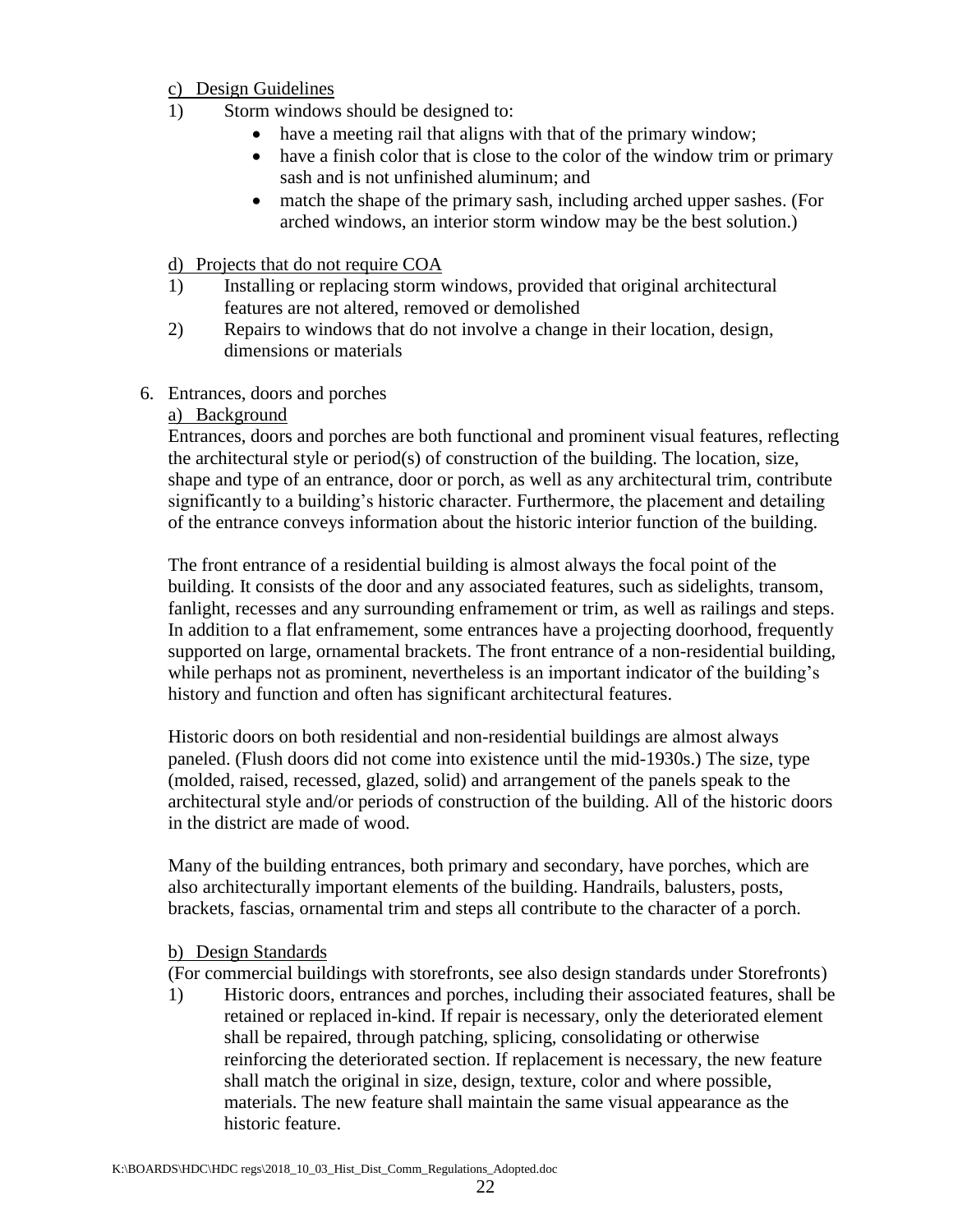- 2) Introducing new door openings onto the primary elevations, or enlarging or reducing door openings to fit new stock doors, is generally prohibited.
- 3) Enclosing a front porch with wood-framed screens is allowed. Screens shall be placed behind posts or balustrades, and shall be removable in the future without damaging historic elements of the porch.

### c) Design Guidelines

- 1) If an entrance is no longer in use, consideration shall be given to blocking it in from the interior, so as not to alter the exterior historic appearance.
- 2) Every effort shall be made to retain granite steps.
- 3) When installing storm doors, owners are encouraged to:
	- avoid obscuring distinctive features of the primary historic door
	- paint the storm door the same color as the primary door

### d) Projects that do not require COA

- 1) Repairs to entrances, doors or porches that do not involve a change in their location, design, dimensions or materials
- 2) Installing or replacing storm doors, provided that original architectural features are not altered, removed or demolished.

### 7. Storefronts

### a) Background

Commercial buildings in downtown Keene were usually designed with a storefront at the ground level, an upper façade with regularly spaced windows, and a cornice that caps the building. Such storefronts were usually the building's most prominent feature, and the building's upper floors related to it. Shifting technological developments and stylistic fashions led to frequent storefront changes, but the overall proportions tended to remain unchanged.

Downtown Keene has examples of well-designed storefronts from a variety of eras. The typical historic storefront is characterized by large display windows that flank a center, often recessed, entrance and rest on a low masonry or concrete base. A transom may be above the windows, and above it a sign board and cornice that span the storefront. Masonry piers and/or iron columns divide the storefront into sections.

A well-designed and proportioned storefront – one that relates to the upper stories as well as to its neighbors – is critical to maintaining the character of the historic business district.

### b) Design Standards

- 1) Historic features of the storefront such as iron or masonry columns or piers, window trim, glass, lintels and cornices, sills, steps, railings and doors – shall be retained and repaired when technically and economically feasible.
- 2) If most of the historic storefront survives and the overall condition of its materials is good, any necessary replacement parts shall match the original or be of a material that conveys the same visual appearance as the historic parts.
- 3) If most or all of the historic storefront does not survive, the storefront shall either be restored to an earlier historic appearance based on physical, documentary, or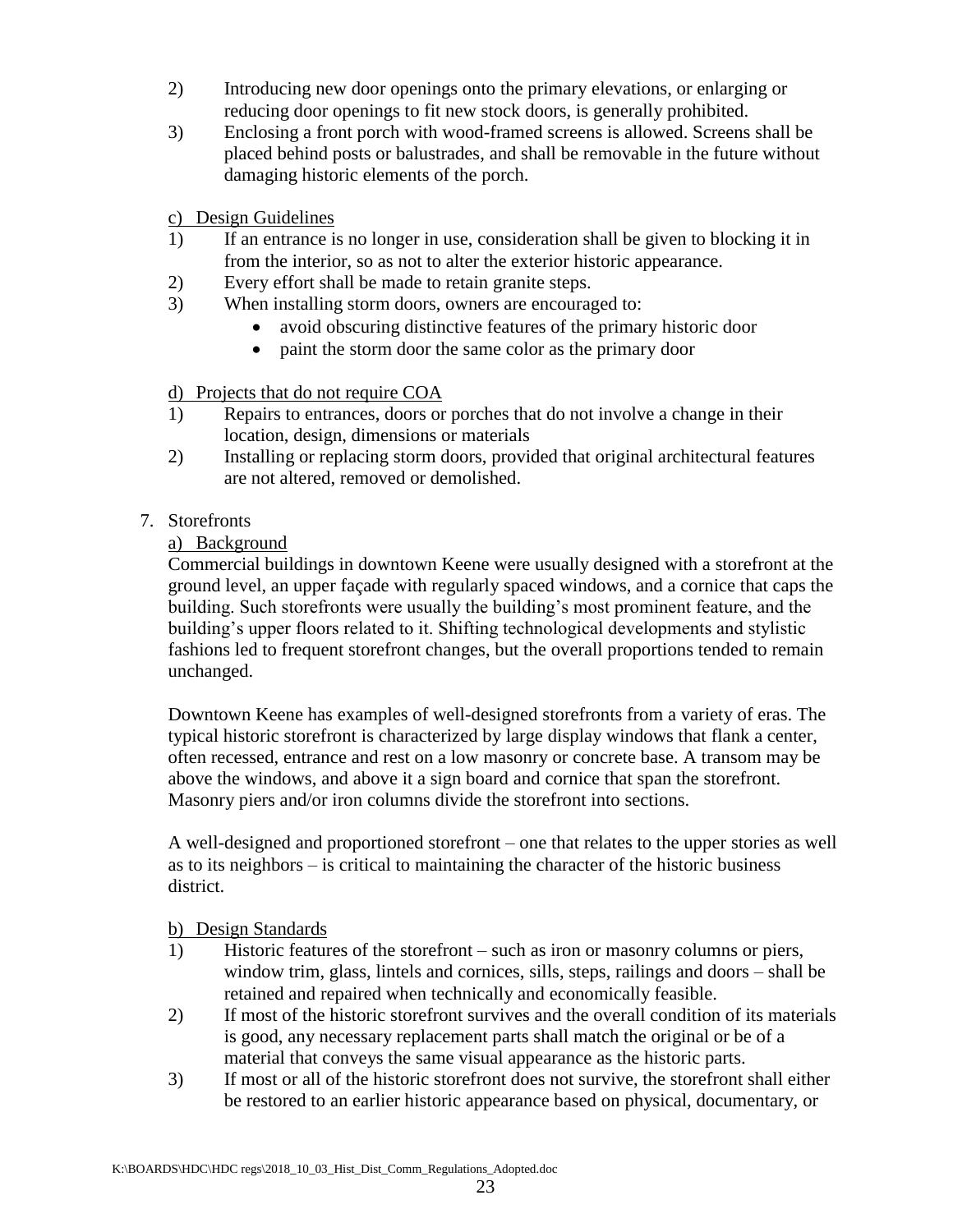pictorial evidence; or be redesigned to conform to the size, scale, and proportions of a traditional storefront appropriate to the building.

- c) Design Guidelines
- 1) Every effort shall be made to retain granite steps.

#### d) Projects that do not require COA

- 1) Re-glazing windows
- 2) Replacing broken windowpanes
- 3) Repairing parts of the storefront when there is no change in materials or appearance

#### **C. Building Rehabilitation: Non-Contributing and Incompatible Resources**

#### 1. General Standards

a) Background

A Non-Contributing resource is so ranked for one of two reasons: (1) it is not yet fifty years old, and therefore does not fall within the district's Period of Significance, yet it does not detract from the overall character of the historic district; or (2) it is more than fifty years old, but has undergone significant alterations or other changes that have resulted in a loss of its architectural integrity. An Incompatible resource is also less than fifty years old, but it detracts from the overall character of the historic district due to its setback, massing, scale, height, materials and/or fenestration.

#### b) Design Standards

- 1) Restoration or rehabilitation of, or alterations to, a Non-contributing resource shall be based on physical, pictorial or documentary evidence and any surviving character-defining features shall be preserved.
- 2) Alterations to an Incompatible resource shall not further disrupt or detract from the established historic architectural character of the surrounding area, nor to the relationship of any existing historical resources, including site features, on the site.
- 3) Materials used for siding shall be those that are common in the district. Acceptable materials include brick, stone, terra cotta, wood, metal and cement clapboard.
- 4) Materials commonly referred to as "vinyl siding" are inappropriate contemporary materials and are therefore prohibited for use in the Historic District except when repairing existing vinyl siding.

c) Design Guidelines

- 1) Efforts to restore or rehabilitate a Non-Contributing resource that is more than fifty years old and has lost its architectural integrity is encouraged.
- 2) Changes that create a false sense of historical development such as adding conjectural features or architectural elements from other buildings are discouraged.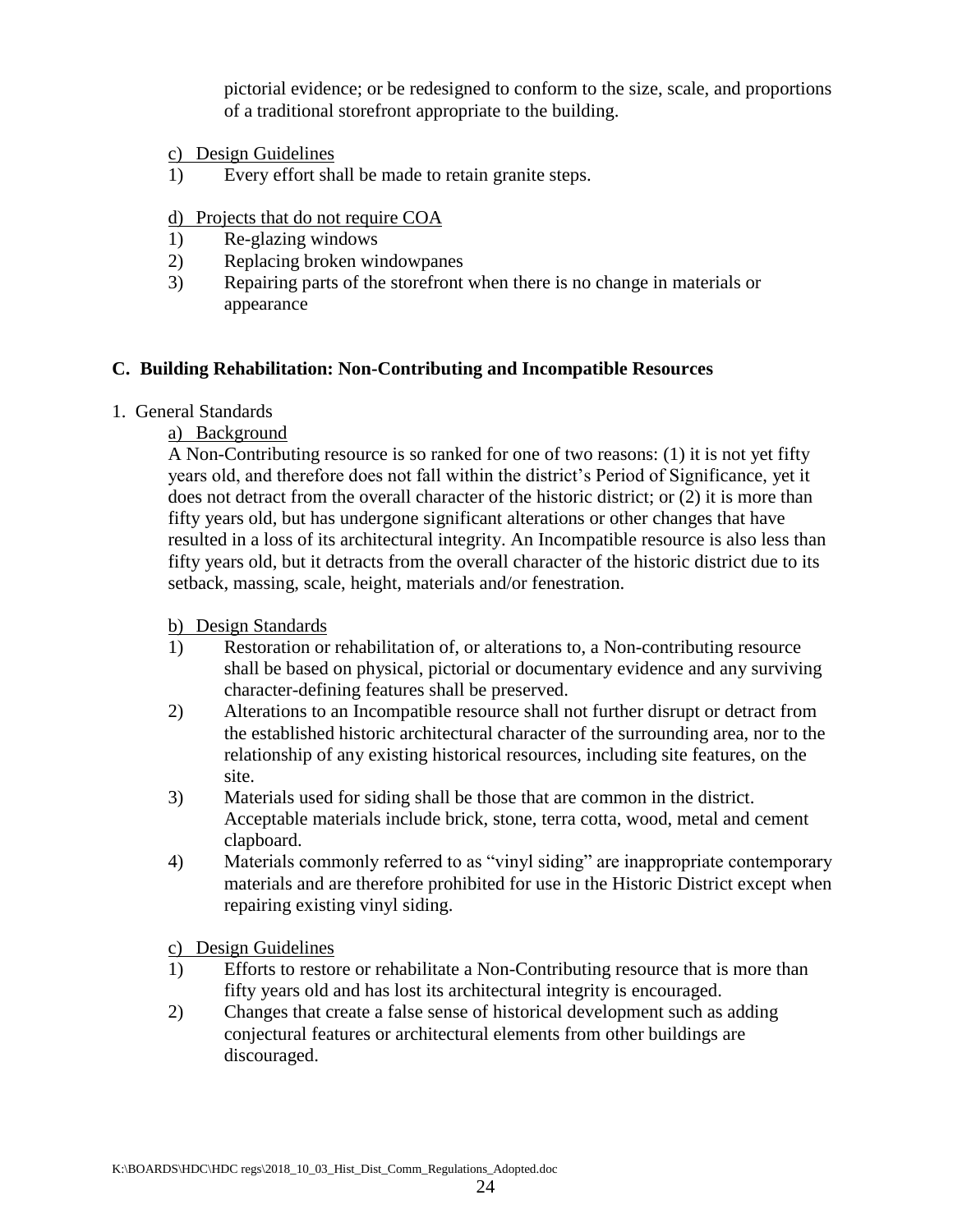d) Projects that do not require COA

- 1) Replacement of window sash or doors, as long as the size of the opening is not altered
- 2) Replacement of roofing material
- 3) Repairs to storefronts, siding or trim that do not involve a change in design, dimensions or materials
- 2. Masonry
	- a) Design Standards
	- 1) Character-defining architectural trim shall be retained and repaired when technically and economically feasible. If the trim is sufficiently deteriorated that replacement is warranted, the new trim shall match the original in size, scale, placement, detailing, and ideally material. If substitute material is used, it shall convey the same visual appearance as the historic trim.
	- 2) Masonry shall be cleaned only when necessary to halt deterioration or remove heavy soiling.
	- 3) Masonry shall not be sandblasted or abrasively cleaned, but cleaned with the gentlest method possible, such as low-pressure cleaning at garden hose pressure, using water or detergents.
	- 4) Limestone and marble shall not be cleaned with an acidic cleaner, as it may dissolve the surface.
	- 5) If currently unpainted, masonry other than concrete masonry shall not be painted, unless there is physical, pictorial or documentary evidence that the building was historically intended to be painted or unless a painted mural is proposed which meets all of the following conditions:
		- i. The mural will enhance or complement the historic or architectural features of the structure or site, and
		- ii. The mural will enhance or complement the historic character or context of the surrounding area, and
		- iii. The mural will showcase images of local places, people, and/or products that have historic significance to Keene and/or the surrounding region, and
		- iv. The mural will be designed by a professional mural artist or sign painter, and
		- v. The mural is not located on the primary elevation of a Primary or Contributing Resource, and
		- vi. The mural will not cover more than 40% of the surface area of a building or structure façade, and
		- vii. The applicant has demonstrated that the proposed surface treatment is appropriate for historic brick or stone masonry materials. Waterproof coatings shall be prohibited.
	- 6) Repointing shall be undertaken only to address deteriorated masonry or in areas where moisture infiltration is a problem. The amount of wall area to be repointed shall be limited to the affected area. The new mortar joints shall match the original as closely as possible in terms of profile, width, and mortar composition. The new mortar shall match the color of the mortar used when the building was built; or it shall match aged or weathered mortar color, whichever is more appropriate. The color of all mortar shall come from the aggregate and not the binder. Upon completion of the repointing, all remaining mortar and residual film shall be cleaned from the façade of the building.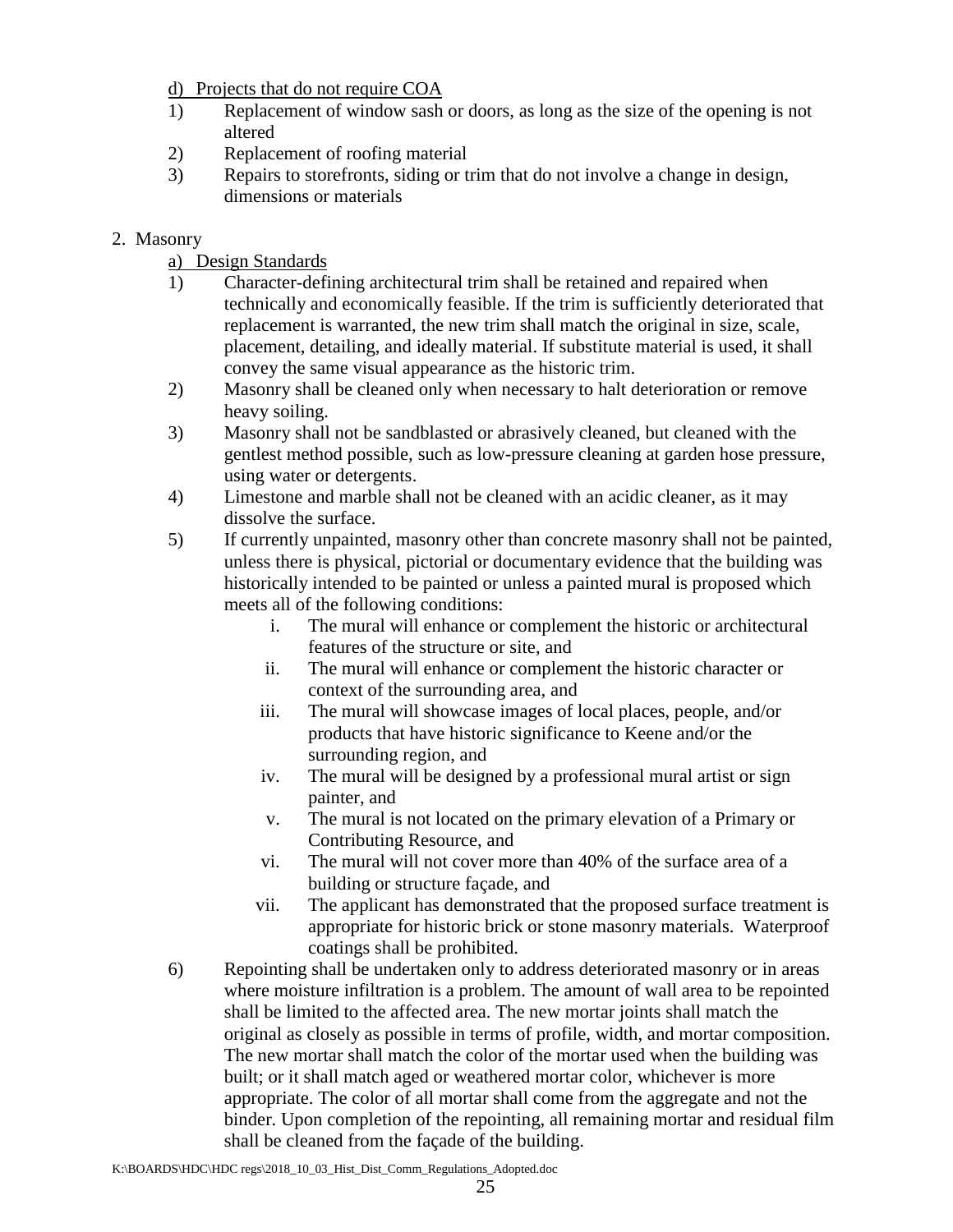- 7) Brick walls that require repair with replacement brick shall be repaired with bricks that match the original as closely as possible in terms of size, color and texture.
- c) Design Guidelines
- 1) The most effective way to keep water out of a masonry building is to ensure that rainwater runoff from the roof is adequately directed away from the walls and base of the building and that the mortar joints are sound. Waterproof and waterrepellent coatings are unnecessary when the real causes of water penetration have been addressed; in fact, coatings can create problems of their own. They weather differentially, depending on wind and light conditions, to create a mottled appearance that is aesthetically displeasing, but, more importantly, affects how the water travels down—and gets into—the wall. Furthermore, these coatings break down after 6-10 years and necessitate another coat; proper reapplication requires prior cleaning of the masonry, which can cause yet further damage.
- d) Projects that do not require COA
- 1) Painting previously painted masonry surfaces, unless the paint job involves repainting or covering a painted advertisement, sign or artwork.
- 2) Painting unpainted concrete surfaces.

# **D. New Construction**

The standards for new construction apply to any construction activity that is outside the envelope of an historic building. Thus, the standards apply to any proposed addition to a Primary or Contributing resource; to any addition or alterations to a Non-Contributing or Incompatible resource; and to any new construction that is not attached to an existing building or structure. New construction of any size or type in the historic district has the potential to dramatically affect the quality and feel of the historic district. Therefore, any new construction will be required to be compatible with the character of the neighborhood in which it is being built as well as the district as a whole.

1. Additions

# a) Background

Over the years, a high percentage of the buildings and structures in the district have been enlarged through an addition, a move that is often necessary to assure their continued use. An addition has the potential to radically alter a building's historic appearance, however, and should be considered only after it has been determined that sensitive interior alterations cannot meet the need for increased space. A sensitively designed addition will preserve significant historic materials and features, maintain historic character, and make a visual distinction between the old and the new. It will also take the building's context, or immediate surroundings, into account.

b) Design Standards -- Primary and Contributing resources

(See also design standards for Streetscape & Building Site)

- 1) Additions shall not radically change, obscure, damage or destroy characterdefining features.
- 2) Additions shall be designed to be compatible with, rather than imitative of the design of the historic building, so that they are clearly identified as new construction.
- 3) Additions shall be compatible in size and scale with the main building.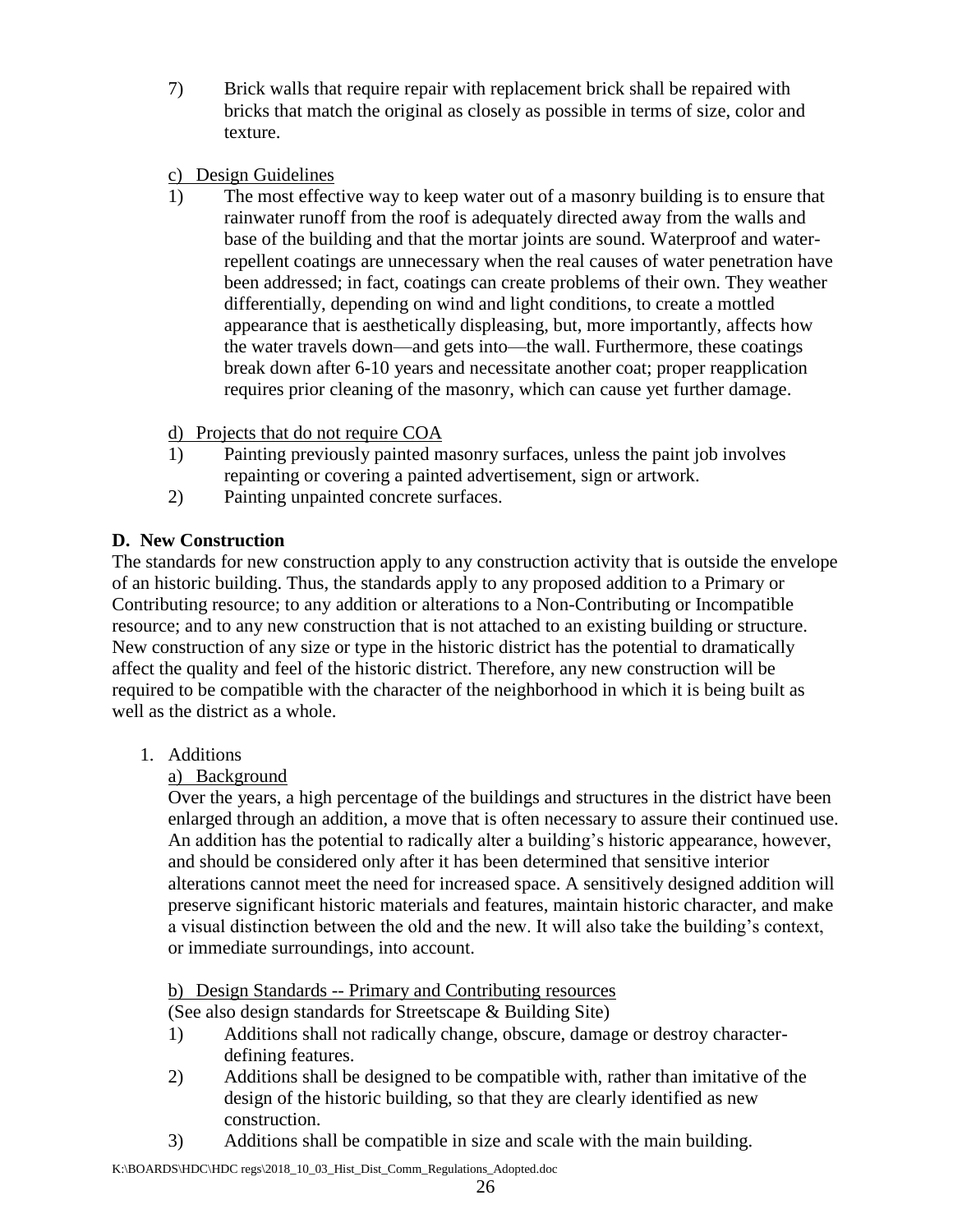- 4) Additions that alter the front of the building, or that substantially increase the building's height above adjacent or nearby rooflines, shall not be allowed, unless it can be documented that the addition is historically appropriate for the building.
- 5) Whenever possible, additions shall be located at the rear or on an inconspicuous side of the building.
- 6) Additions shall take into account the historic relationships of existing buildings and site features on the site.
- 7) Materials used for siding on additions shall be compatible with existing materials on the building and shall be those that are common in the district. Acceptable materials include brick, stone, terra cotta, wood, metal and cement clapboard.
- 8) Materials commonly referred to as "vinyl siding" are inappropriate contemporary materials and are therefore prohibited for use on additions except when the addition is to a building where the predominant existing siding type is vinyl. If the proposed addition is larger than the existing building, only materials that are appropriate to the district shall be used.
- c) Design Standards Non-Contributing and Incompatible resources:
- 1) Additions shall reflect the context of surrounding historic buildings or structures and not detract from the overall character of the historic district.
- 2) Materials used for siding on additions shall be compatible with existing materials on the building and shall be those that are common in the district. Acceptable materials include brick, stone, terra cotta, wood, metal and cement clapboard.
- 3) Materials commonly referred to as "vinyl siding" are inappropriate contemporary materials and are therefore prohibited for use on additions except when the addition is to a building where the predominant existing siding type is vinyl.

### d) Design Guidelines

- 1 Additions should be compatible with the main building and with the surrounding area.
- 2) Additions should be designed to be visually subordinate to the main building
- 3) If it is necessary to design additions that are taller than the main building, the addition should be set back from the primary or character defining facades.

# e) Projects that do not require COA

Because of the significance of additions and their impact on the character of the historic district, a COA is required for all projects involving an addition, unless the entire addition is not visible from a public right-of-way. If an addition is screened from the public rightof-way only by landscaping, it shall be considered visible.

2. Construction of new buildings or structures

# a) Background

Downtown Keene contains buildings and structures from many eras and representing a wide variety of architectural styles and building types: it is this architectural, historical and cultural diversity that conveys how the downtown has evolved over a period of more than 200 years. The purpose of the design standards for new buildings and structures is to ensure that new construction respects, preserves and complements the historic architecture and character of downtown Keene, while allowing for high caliber new design and uses that will enable downtown to maintain its economic vitality and pedestrian-friendly scale.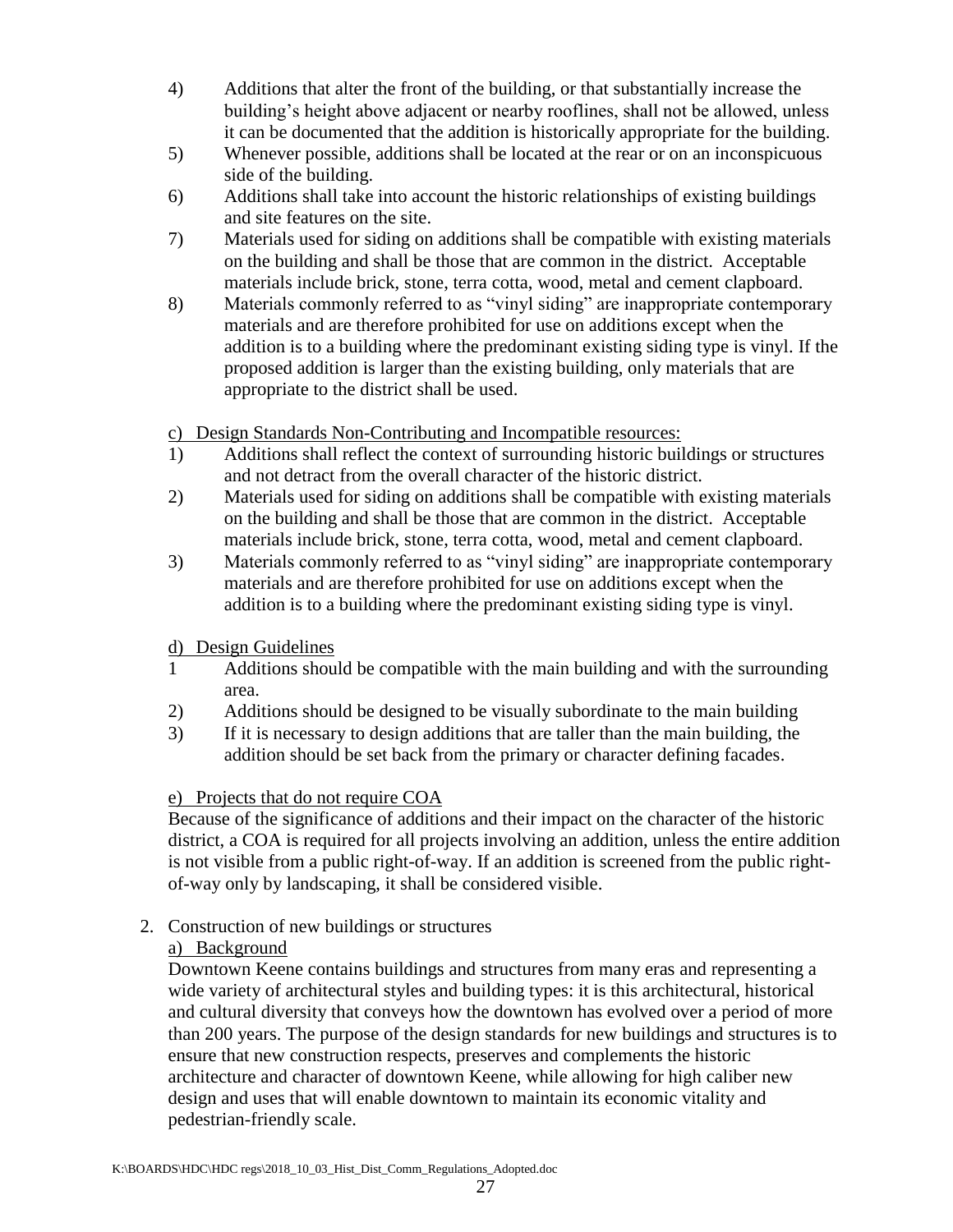#### b) Design Standards

See also design standards for Streetscape & Building Site

- 1) New buildings or structures shall be sited so that the existing pattern of the historic streetscape —setbacks, spacing, lot coverage, scale, massing, height, orientation—in which they are located is not disrupted.
- 2) The shape, scale and fenestration of new buildings or structures shall respect the established historic architectural character of the surrounding area.
- 3) New buildings or structures shall take into account the historic relationships of existing buildings and site features on the site.
- 4) Exterior cladding shall be of materials that are common in the district. Acceptable materials include brick, stone, terra cotta, wood and metal. Wood shingles, wooden clapboards, concrete clapboards and brick are also acceptable types of siding.
- 5) Materials commonly referred to as "vinyl siding" are inappropriate contemporary materials and are therefore prohibited for use on new construction in the Historic District.

#### c) Design Guidelines

- 1) New construction that both honors and differentiates itself from the historic buildings of Keene's Historic District shall be encouraged.
- 2) New construction that replaces an Incompatible Resource shall be encouraged.

#### d) Projects that do not require COA

Because of the significance of new building construction and its impact on the character of the historic district, a COA is required for every new construction project that exceeds sixty square feet, unless no part of it is visible from a public right-of-way. If the new construction is screened from the public right-of-way only by landscaping, it shall be considered visible.

#### **E. Demolition**

#### a) Background

The desire to preserve Keene's distinctive architecture must be carefully balanced with the desire to maintain the vibrancy and diversity the downtown. By enacting this historic district, the city declared that its historic buildings, structures and sites reflect the city's distinctive heritage as it has evolved over a period of several centuries and thus have value and warrant protection. The city further recognized that some buildings and structures – those designated Primary or Contributing resources – play a particular role in defining the city's heritage. Approval for demolition of these resources will be granted only under very limited circumstances.

The city also acknowledges that other buildings and structures – those designated Non-Contributing or Incompatible resources – do not contribute to the architectural or historical significance of the district in the same manner, due to a construction date that post-dates the Period of Significance; and/or to loss of historical or architectural integrity resulting from substantial alterations; and/or to a design or site that detracts from the district's historic character. While demolition of these resources is allowed, it will be granted only in tandem with consideration of specific redevelopment plans for the site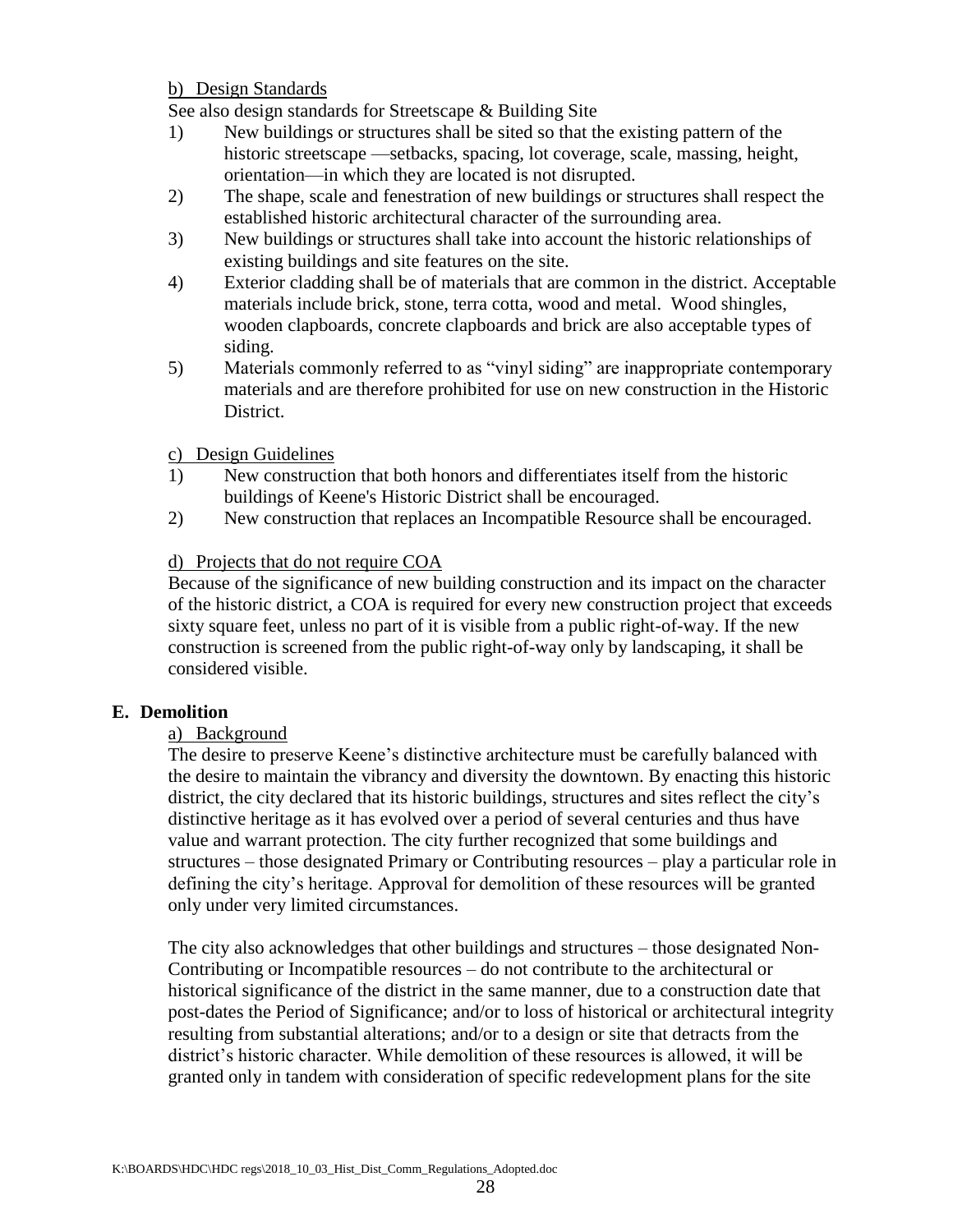- b) Design Standards Primary and Contributing Resources
- 1) Demolition, or partial demolition, of a building and or structure categorized as a Primary or a Contributing Resource, including secondary buildings and structures located on the same property as a Primary or a Contributing Resource, shall be prohibited unless:
	- the applicant can demonstrate that retaining the resource would constitute economic hardship due to unavoidable quantifiable and verifiable expenditures or a fiscal loss that would ensue should the building not be demolished; or
	- the building or structure has been determined structurally unsound, based upon a written technical report prepared by an architect or professional engineer registered in the State of New Hampshire that clearly demonstrates that the building or structure presents a risk to public health, safety and welfare; or
	- demolition is limited to a secondary building or a free-standing structure on the same property that has not been cited on the survey form as a significant resource or character-defining feature; or
	- the Historic District Commission, by a two-thirds vote, determines that demolition is warranted due to extraordinary circumstances.
- 2) Demolition, or partial demolition, of later additions that are part of a Primary or a Contributing Resource may be allowed. Their removal will be evaluated and determined by the Historic District Commission on a case-by-case basis.
- 3) Applicant shall apply for and receive approval for a Certificate of Appropriateness for the construction of a new building or structure at the site prior to or in conjunction with the consideration of an application for demolition by the Historic District Commission. Any new construction must adhere to the Design Standards for Construction of New Buildings or Structures in these regulations and will be evaluated by the Historic District Commission against those standards.

### c) Design Standards Non-Contributing or Incompatible Resources

- 1) Demolition, or partial demolition, of a building or structure categorized as a Non-Contributing or an Incompatible Resource shall be allowed, provided the following occurs:
	- Applicant shall apply for and receive approval for a Certificate of Appropriateness for the construction of a new building or structure at the site prior to or in conjunction with the consideration of an application for demolition by the Historic District Commission. Any new construction must adhere to the Design Standards for Construction of New Buildings or Structures in these regulations and will be evaluated by the Historic District Commission against those standards.
- d) Projects that do not require COA
- 1) Demolition of a free-standing building or structure or of an addition that is not visible from a public right-of-way. If the area to be demolished is screened from the public right-of-way only by landscaping, it shall be considered visible.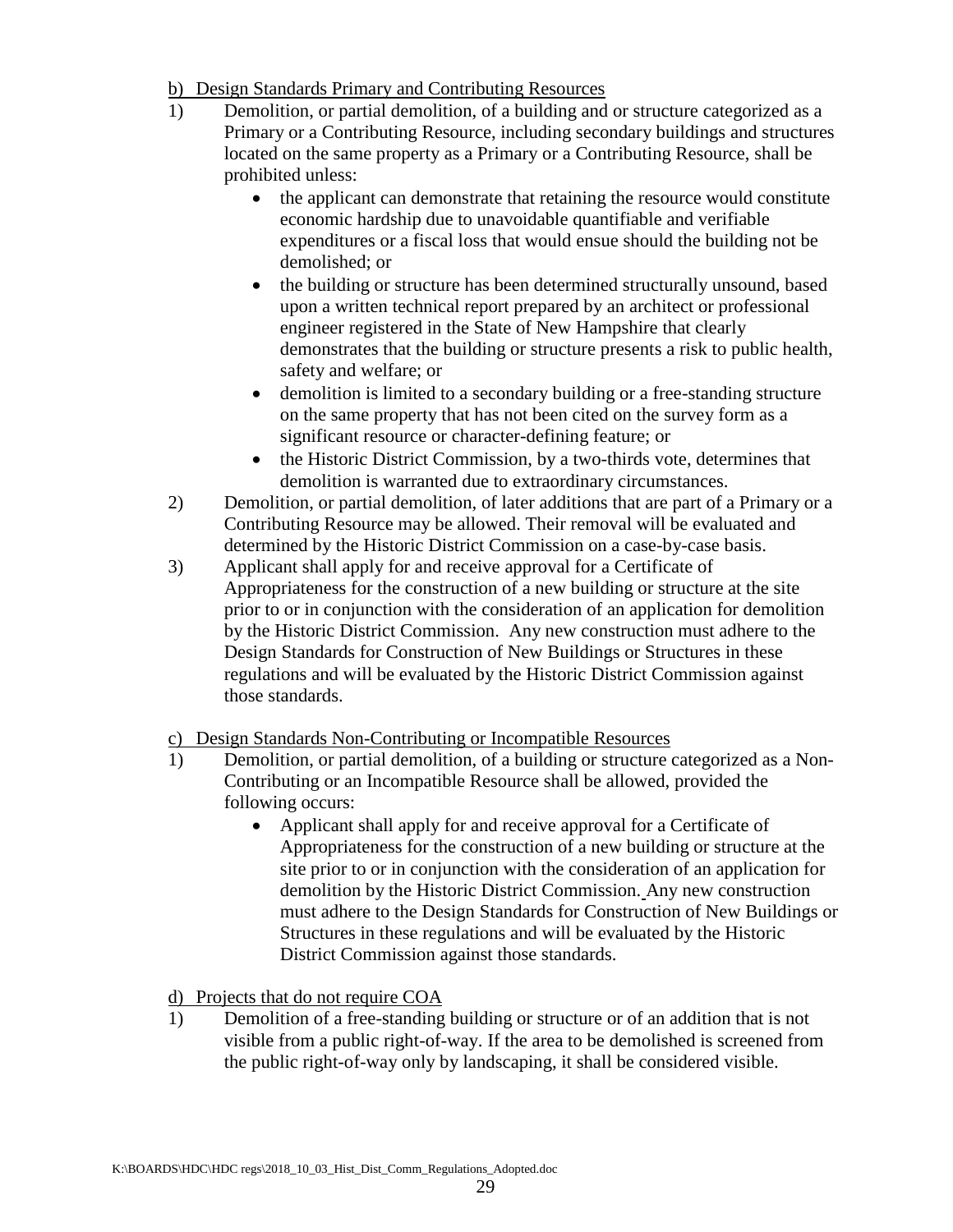#### **Sec. XVI. Definitions**

Alteration – any repair, reconstruction, restoration, replacement, rehabilitation, alteration, demolition, addition, or new construction proposed for the exterior of a building or its site. The work may involve changes in materials, dimensions, design, configuration, texture, color, or visual appearance.

Architectural Feature – the architectural style, design, detail or general arrangement of outer surfaces of a building or structure that, if altered or removed, would affect its appearance and character. Examples of architectural features include, but are not limited to, building materials, windows, doors, cornices, roofs, porticos, storefronts, and painted signs.

Architectural Trim – exterior elements on a building or structure, including but not limited to cornices, brackets, window lintels and sills, oriels or bay windows, balconies, grilles, grates, lamp brackets, scrapers and handrails.

Building – a roofed structure for the shelter, support or enclosure of persons, animals or moveable property. As applied to historic buildings, the term may apply to the portion of a structure that historically constituted a separate building.

Certificate of Appropriateness (COA) – written authorization from the Historic District Commission to the building owner or project applicant that allows the owner/applicant to conduct any of the regulated activities specified in these regulations.

Character-defining feature – the form, material and detail of those architectural features that are important in defining a building's historic character and whose retention will preserve that character. Character-defining features include, but are not limited to, facades, roofs, porches, windows, doors, trim, massing, shape, orientation and landscape features, such as fences, walls, posts and walkways.

Commercial area – the area within the historic district in which most of the buildings were constructed for commercial uses.

Compatible – possessing characteristics that allow for a harmonious relationship. Compatibility does not require copying or matching of attributes, and may involve the juxtaposition of dissimilar things that nevertheless create an agreeable effect.

Contributing resource – a building, structure or site within the Downtown Keene Historic District that was present during the Period of Significance and that contributes to the district's sense of time and place and historical development

Demolition – the razing, destruction, removal, or relocation, entirely or in significant part and including its facade, of a building, structure or other resource.

Economic Hardship – quantifiable and verifiable expenditures or fiscal loss that is unreasonable to bear under the circumstances. Demonstration of an economic hardship shall not be based on or include any of the following circumstances:

- Willful or negligent acts by the owner.
- Purchase of the property for substantially more than market value.
- Failure to perform normal maintenance and repairs.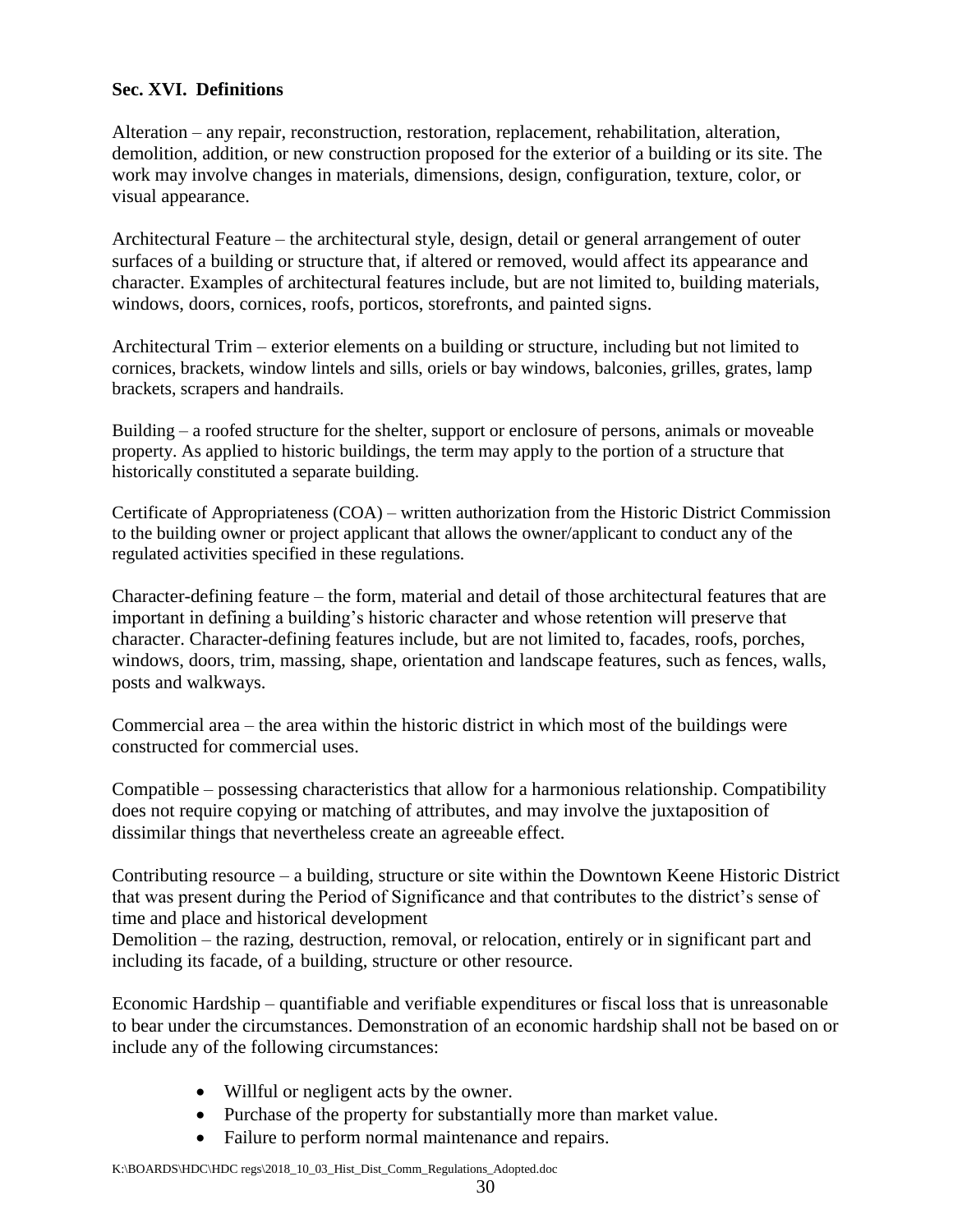- Failure to diligently solicit and retain tenants.
- Failure to provide normal tenant improvements.

Elevation  $- (1)$  a wall of a building; (2) an architectural drawing showing the vertical elements, generally exterior, of a building.

Envelope – the exterior surfaces of a building, including walls, roof, foundation and any projecting elements.

Façade – the front of a building or structure or any of its sides that faces a public right-of-way.

Fenestration – the arrangement of windows and other exterior openings on a building.

Historic building – A building or structure within the Downtown Keene Historic District that is categorized Primary or Contributing.

Incompatible resource – a building, structure or site within the Downtown Keene Historic District that has no historic or architectural integrity and whose setback, massing, scale, height, materials and/or fenestration detract from the character of the district.

Industrial area - the area within the historic district in which most of the buildings were constructed for industrial uses.

In kind replacement - replacement of a feature with new material that identically matches the original with respect to design, size, configuration, color, texture and other visual qualities.

Main block – the front, primary section of a residential building, when there is an attached ell, wing, shed or barn

Maintenance – see Repair.

Masonry – Work constructed by a mason using stone, brick, concrete block, cast stone, tile, or similar materials.

Mural – A painting or other work of art executed directly on a wall. Examples of existing murals in Keene include the "Parrish Shoes" mural on the Elliot Block building located at 1 Main Street and the "Coca-Cola" mural on the Bullard and Shedd Block building located at 37 Central Square (see images below).



K:\BOARDS\HDC\HDC regs\2018\_10\_03\_Hist\_Dist\_Comm\_Regulations\_Adopted.doc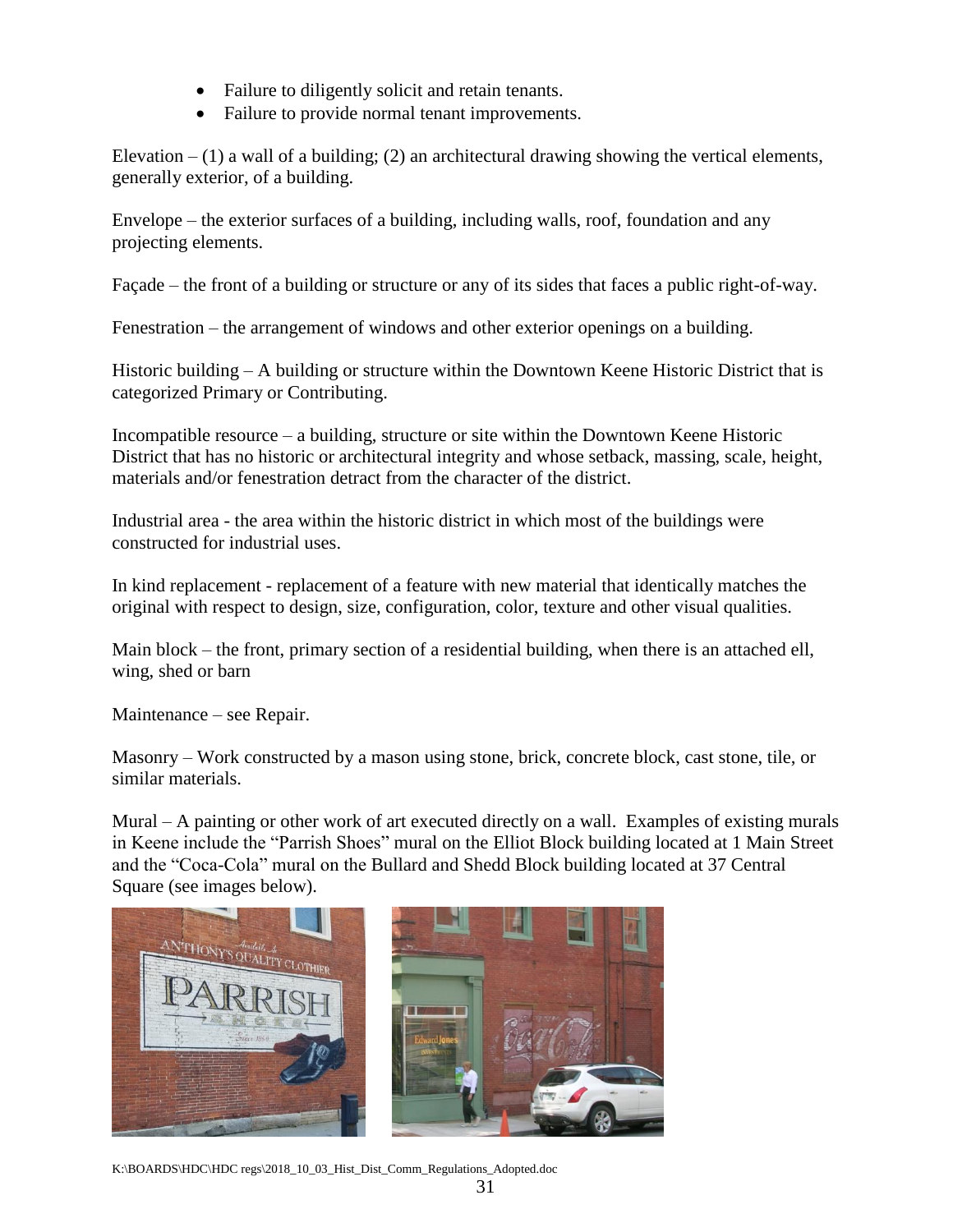Muntin – a thin bar, usually wood, used to hold panes of glass in place.

Non-Contributing Resource - a building, structure or site within the Downtown Keene Historic District that is either less than fifty (50) years old and thus was not constructed within the Period of Significance; or is fifty (50) or more years old and has lost its architectural, historical or cultural integrity due to major alterations or other changes and thus has lost the ability to contribute to the character of the historic district. A Non-Contributing resource may become a Primary or Contributing resource when it becomes 50 years old. It may also become a Primary or Contributing resource if its integrity is restored.

Period of Significance – the span of time during which the district attained its significance. For the Downtown Keene Historic District, the period of significance starts in 1785, the year the oldest extant building was constructed, and ends 50 years from present time, as events and buildings within the district continue to achieve importance. The fifty-year benchmark coincides with that recognized by the National Park Service in its preservation programs.

Primary Elevation – the front and/or street-facing walls or a building.

Primary Resource - a building, structure or site within the Downtown Keene Historic District that was present during the Period of Significance and that contributes to the district's sense of time and place and historical development in a particularly distinctive manner

Property – area of land containing a single historic resource or a group of resources.

Public Right-of-Way – any street, alley, park or other location on the ground that is open to and accessible by the public.

Reconstruction – the act of recreating a property that has been destroyed, through documentary research and the use of new materials.

Rehabilitation – the process of returning a property to a state of utility, through repair or alteration, which makes possible an efficient contemporary use while preserving the characterdefining features that are significant to its architectural, historical and cultural values.

Relocation – the act of removing a building, structure or other resource from its existing foundation or location to another foundation or location, including on the same site. For purposes of this ordinance, applications for relocation shall be subject to the same standards as demolition.

Removal - the act of destroying or relocating a building, structure or other resource. For purposes of this ordinance, applications for removal shall be subject to the same standards as demolition.

Renovation – alterations and improvements by repair which enhances or modernizes the building with the basic character of the building preserved.

Re-pointing – repairing mortar by raking and refilling the outer face of mortar joins.

Repair – any work which will involve no change in materials, dimensions, design, configuration, color, texture or visual appearance. In terms of masonry repair, this may involve in-kind spot replacement of masonry units that are damaged or broken.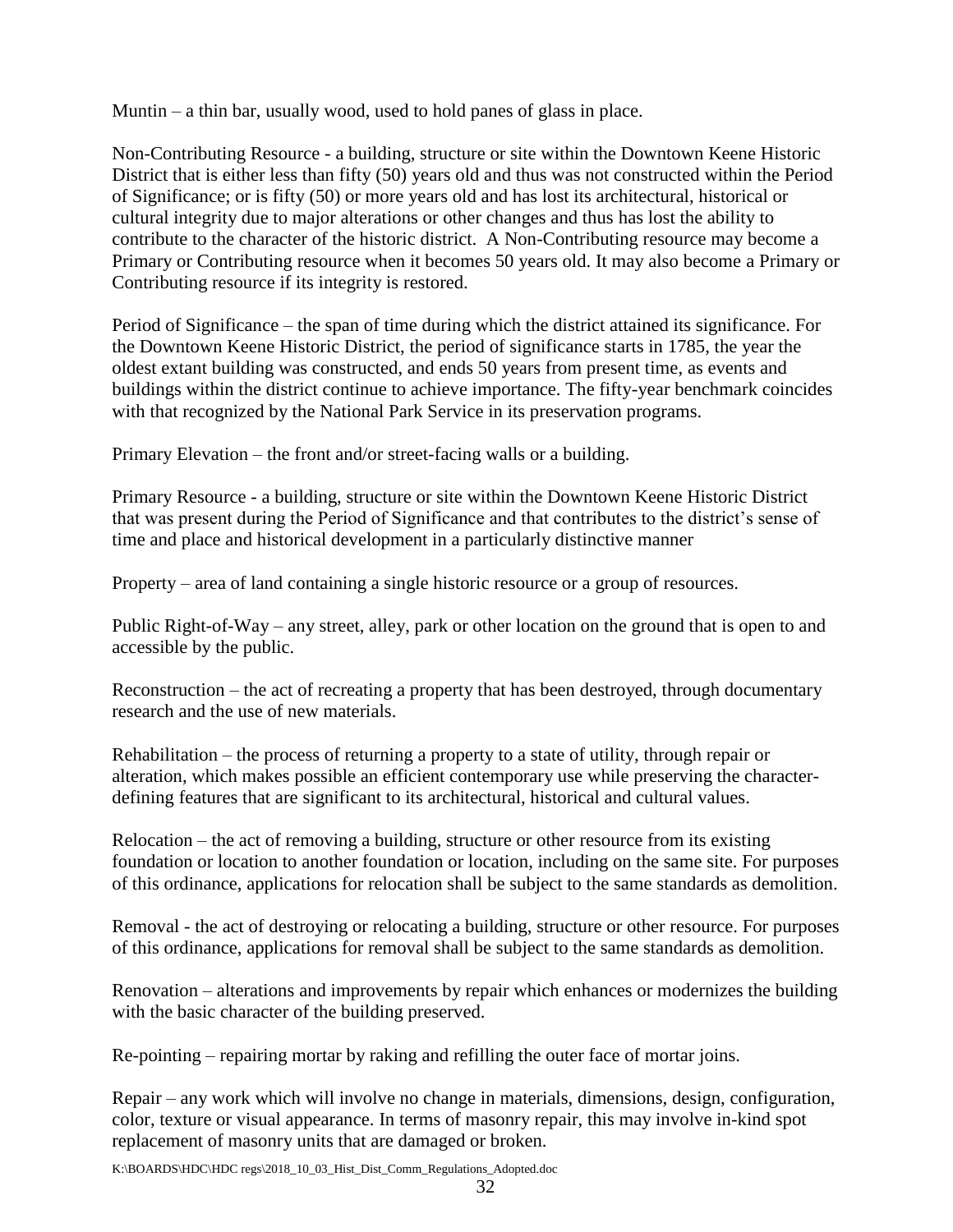Residential area – the areas within the historic district that are characterized by residential buildings, including those that have since been converted to commercial use.

Residential building or site  $-A$  building or site originally designed and used for residential purposes, including those later converted to commercial use.

Resource – any building, structure, site or object that is part of or constitutes a historic property.

Restoration – the act or process of accurately recovering the form, features and character of a property and its setting as it appeared at a particular period of time, by means of removing features from other periods and reconstruction of missing features from the restoration period.

Safety Hardship – see structural instability.

Shall – used as a verb to indicate those actions which are specifically required to preserve and protect significant architectural elements.

Should – used as a verb to indicate a recommended course of action.

Structure – anything built or erected with a fixed location on or in the ground, or attached to something having location on or in the ground, including, but not limited, to: buildings, fences, walls, terraces, solar photovoltaic systems (ground or roof-mounted), walk ways, driveways, gazebos, etc. .

Structural Instability – the building or structure has been determined by the Code Enforcement Officer to be structurally unsound or deteriorated, such that demolition is required for public health, safety or welfare; and an architect or professional engineer registered in the State of New Hampshire has prepared a written technical report demonstrating that the building or structure presents such a risk.

Tuck pointing – Repairing mortar by removing crumbling and deteriorated mortar and inserting, or "tucking," new mortar into the cleaned joints.

Window sash – the framework into which panes are set. For windows that open, this is the moveable portion.